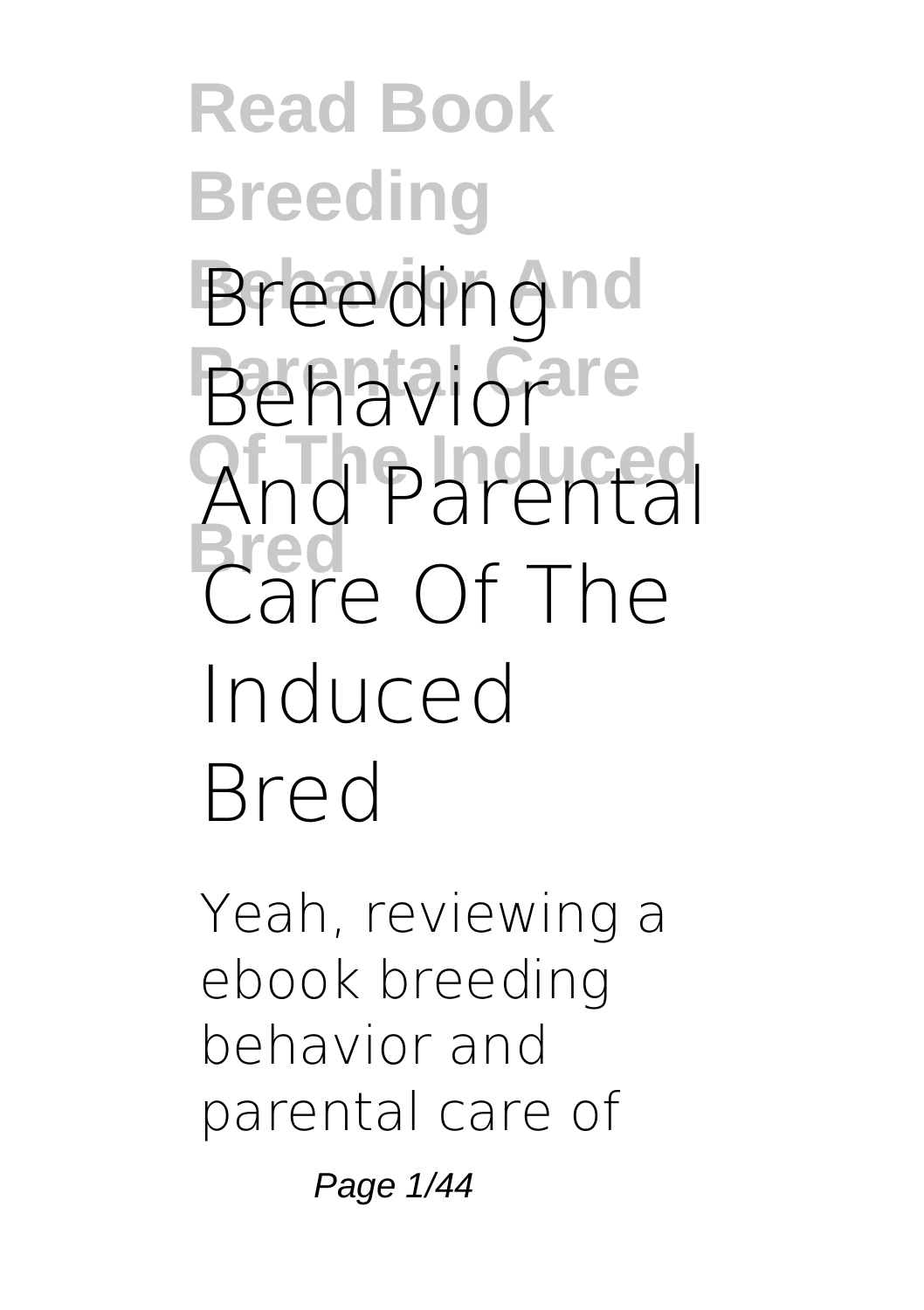**Read Book Breeding Behavior And the induced bred** could accumulate **Connections** uced **Bred** listings. This is just your close one of the solutions for you to be successful. As understood, talent does not recommend that you have astonishing points.

Page 2/44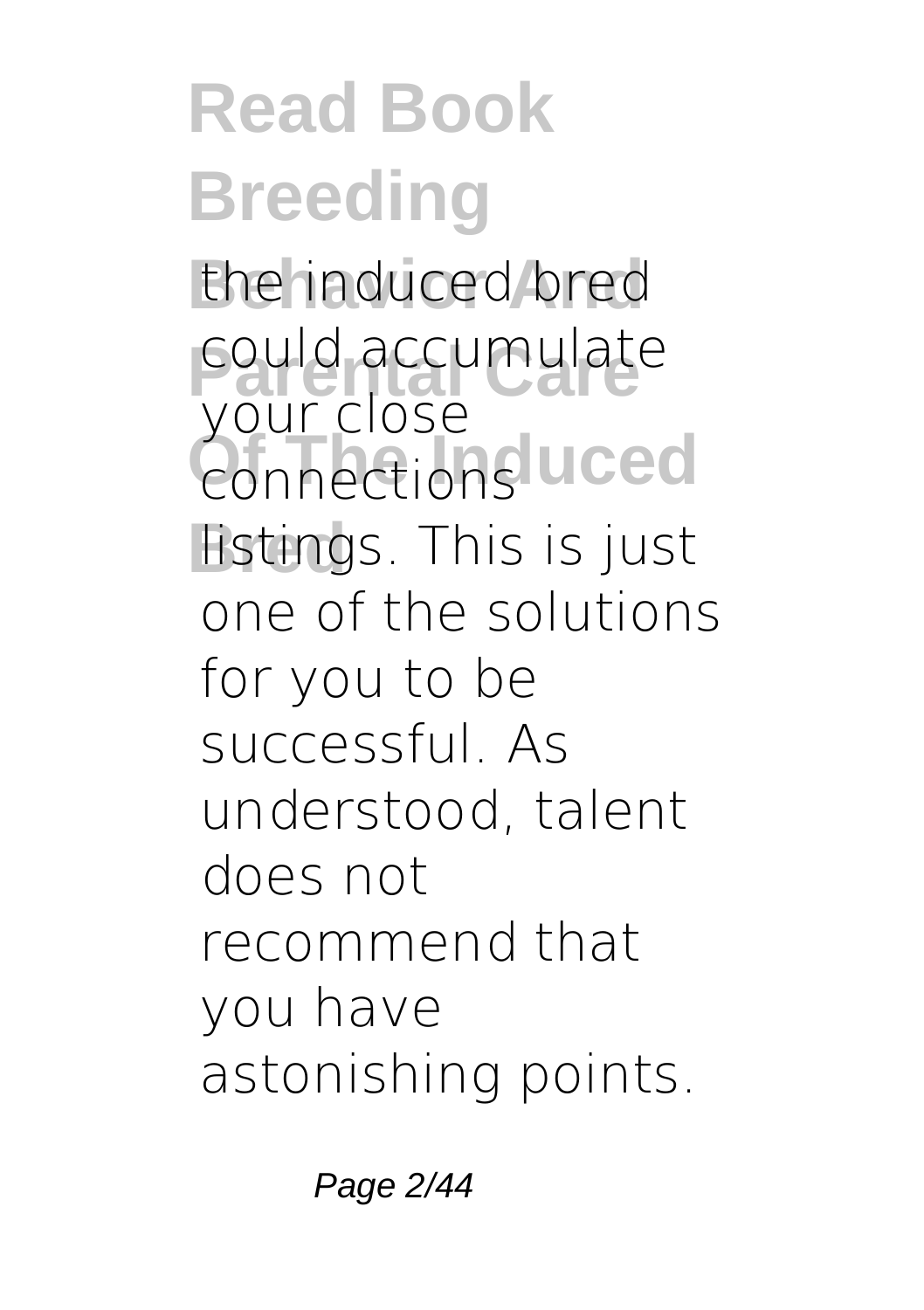**Read Book Breeding Comprehending as Paragonal Care** than new will ced manage to pay for contract even more each success. neighboring to, the revelation as with ease as insight of this breeding behavior and parental care of the induced bred can be taken as Page 3/44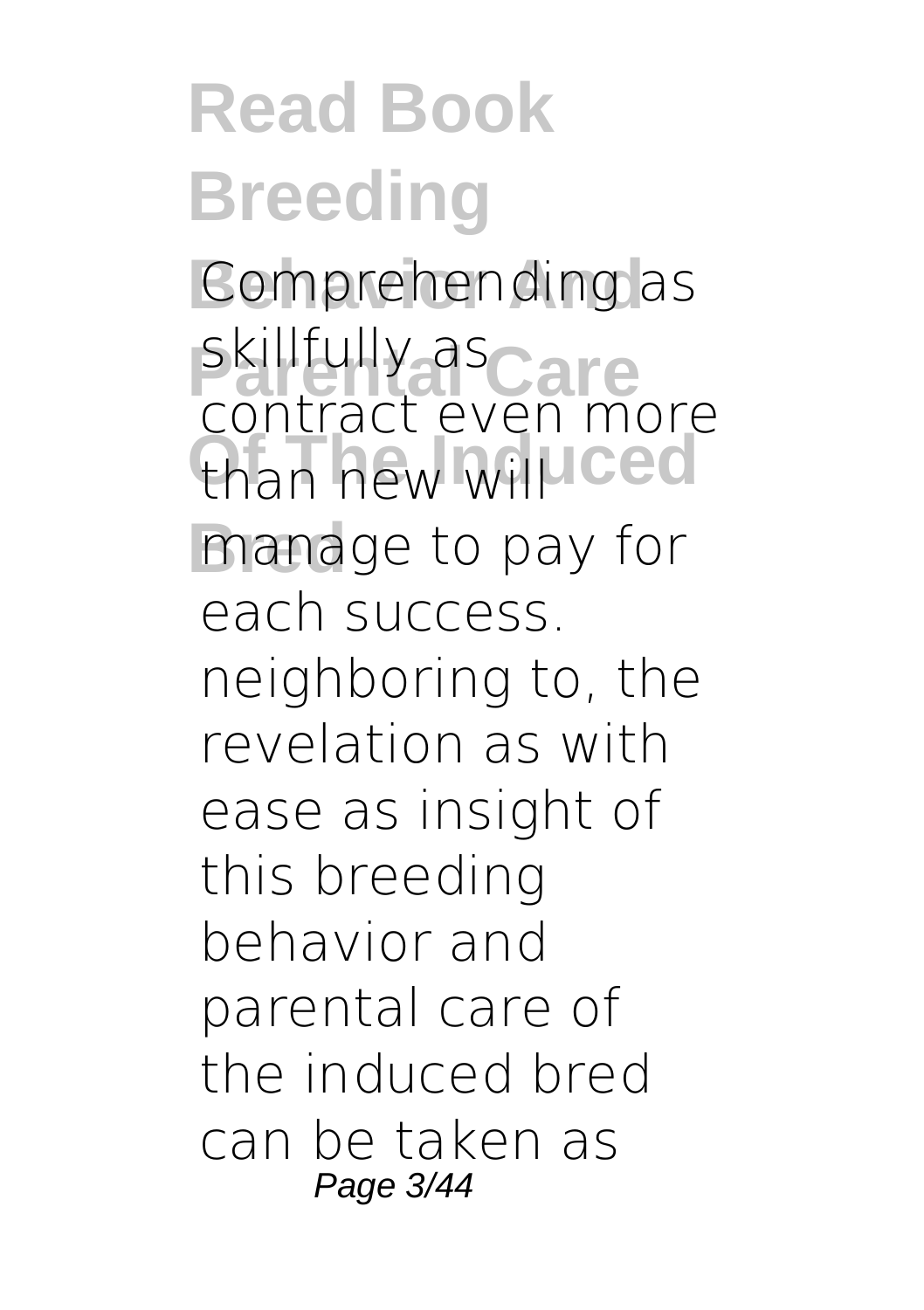**Read Book Breeding** competently as picked to act. re

**Of The Induced 34. Mating Systems Bred and Parental Care B3 T2 L6 Mating Systems \u0026 Parental Care (Audio book)** Mating in Captivity: Attachment Security \u0026 Erotic Life in Couples Mating Page 4/44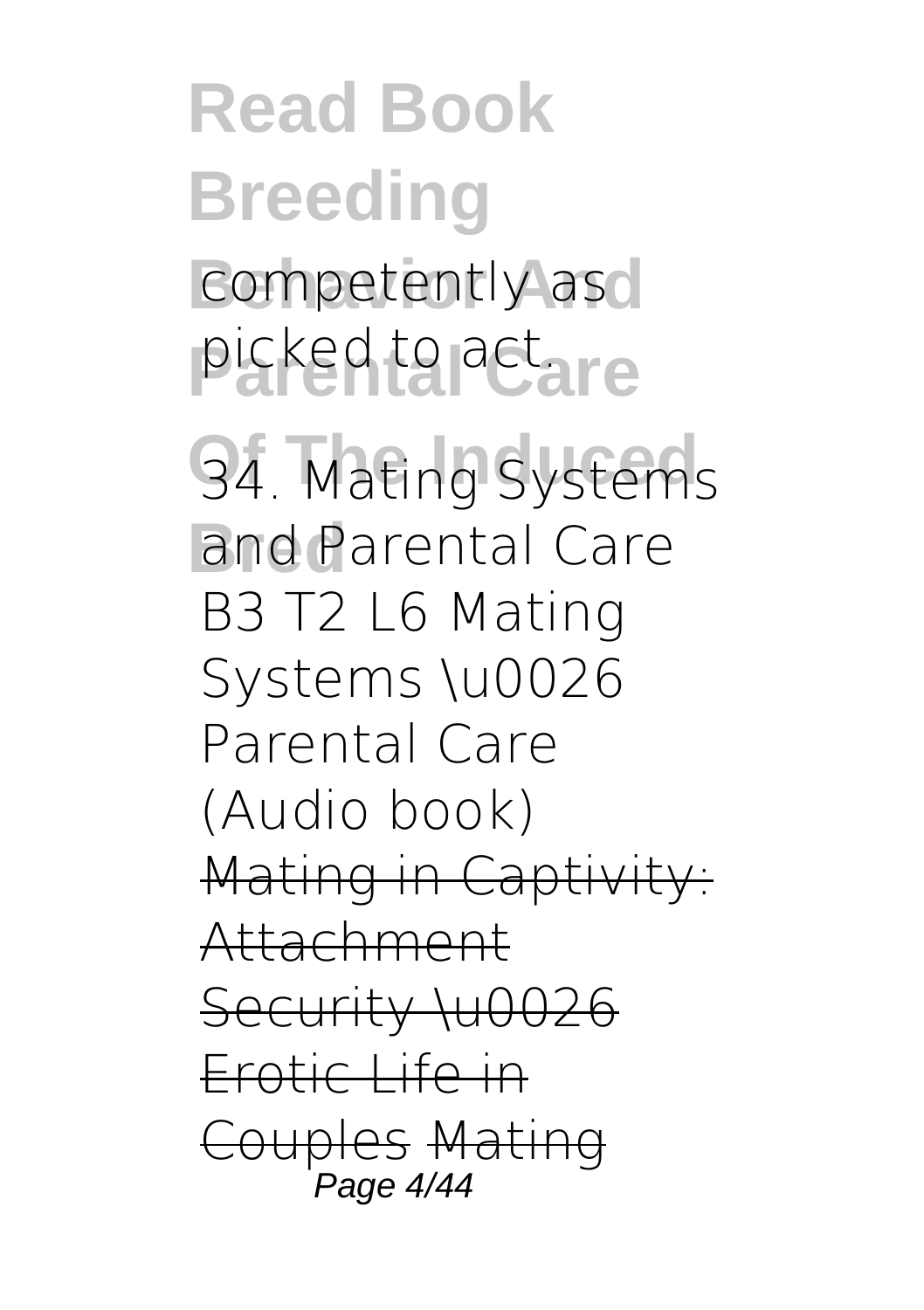**Read Book Breeding** Systems \u0026 **Parental Care** (subtitle available) **Mating system<sup>ced</sup> Bred** \u0026 parental Parental Care care Bowen Theory and Parental Care **Treatment of Attachment-Based \"Parental Alienation\"** MATING SYSTEM \u0026 PARENTAL CARE *Basic* Page 5/44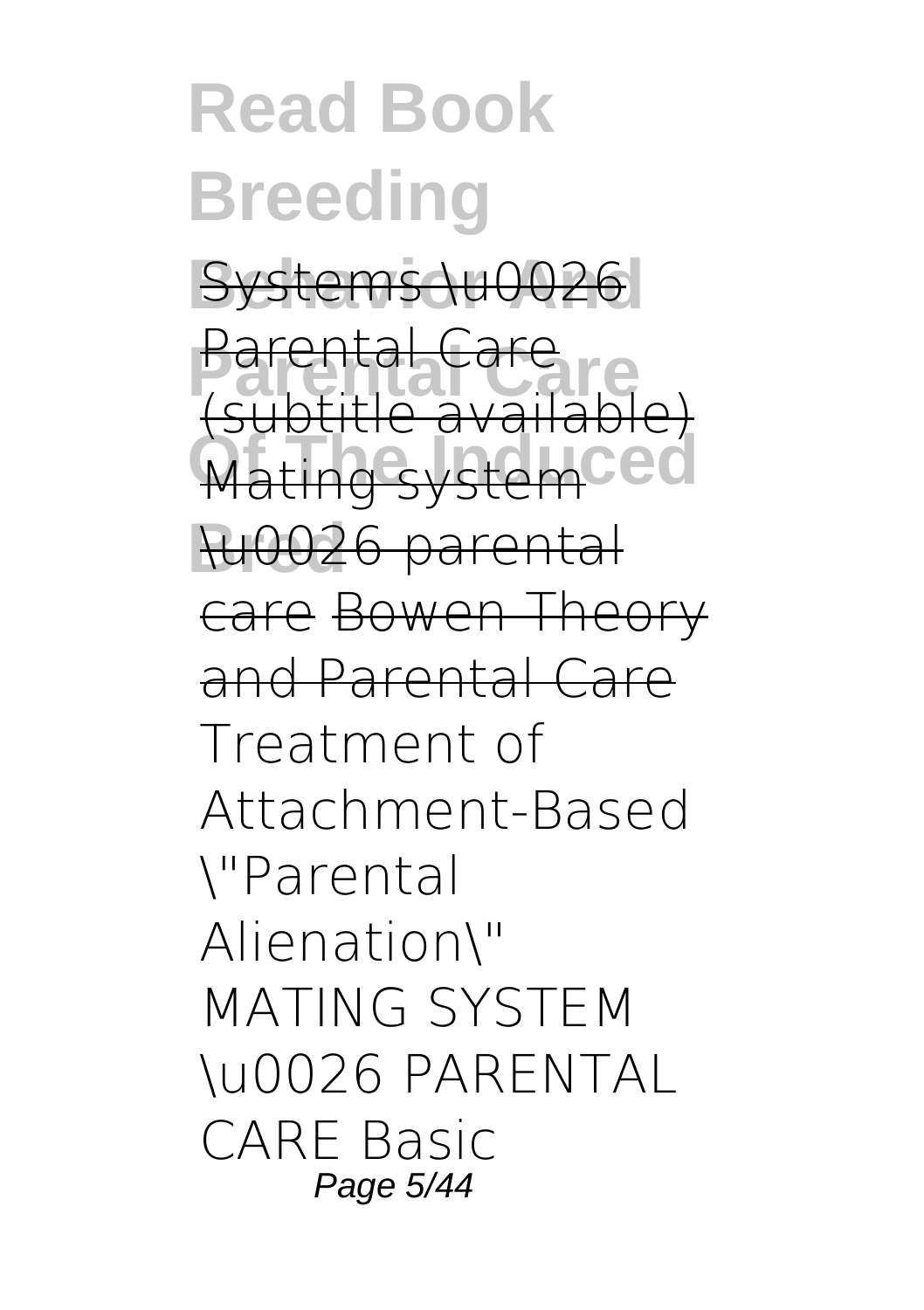#### **Read Book Breeding Behavior And** *Ornithology: Mating* and Breeding<br>**Pahaviour Fish Breeder Show Ced Bred Episode 6 Breeding** *Behaviour* **Fish Apistogramma** Behavior of the **Stickleback** Animal Parental Care | Ecology \u0026 Environment | Biology | FuseSchool*Animal* Page 6/44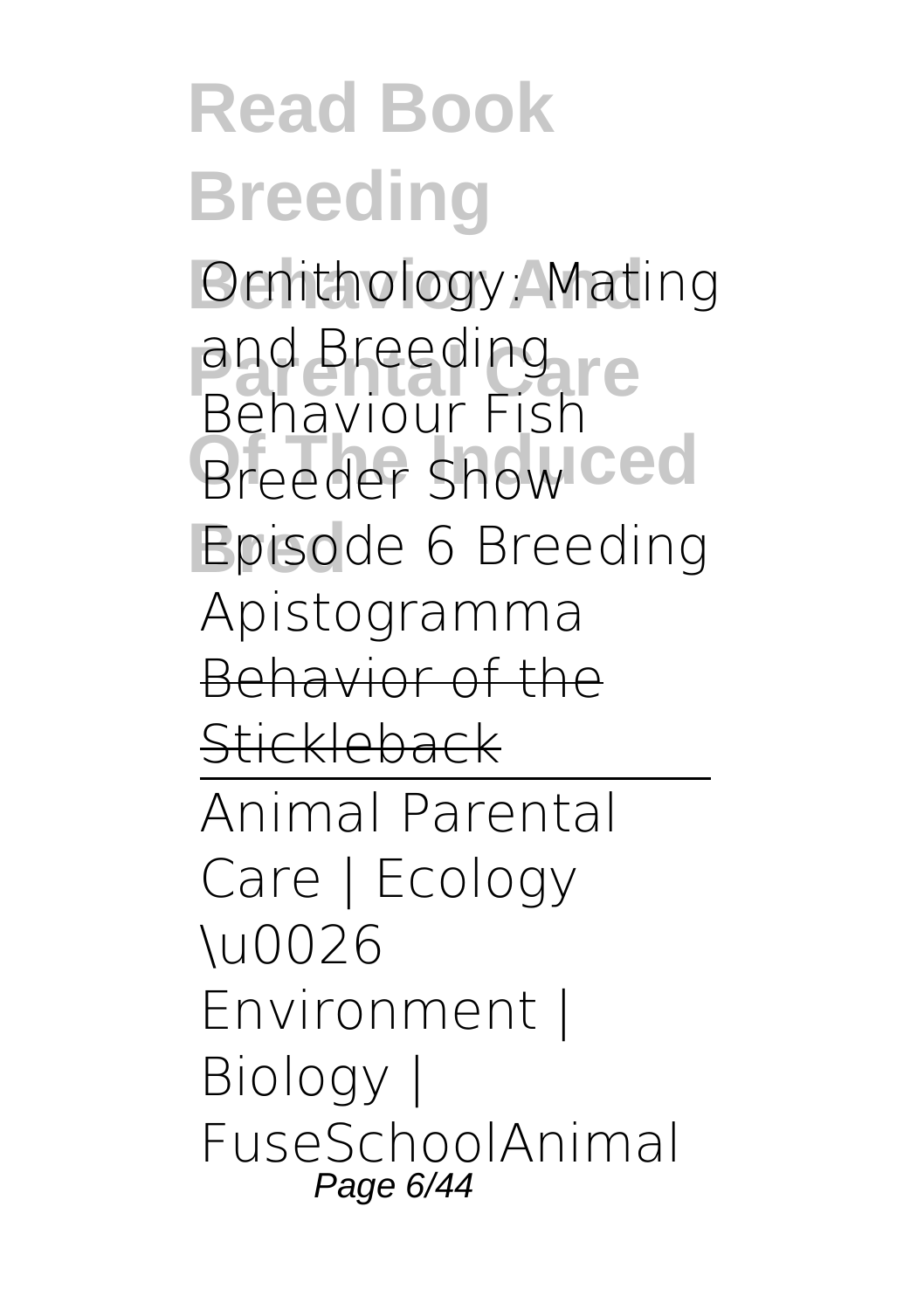**Read Book Breeding Parents | Animals** *for Kids | Wild*<br> *Animal* Families **Mating System and Parental Care** *Animal Families* Cockatoos | Care and Breeding | Part 1 (Full) MATING SYSTEM AND PARENTAL CARE - ANIMAL BEHAVIOR*MATING SYSTEM AND PARENTAL CARE* Page 7/44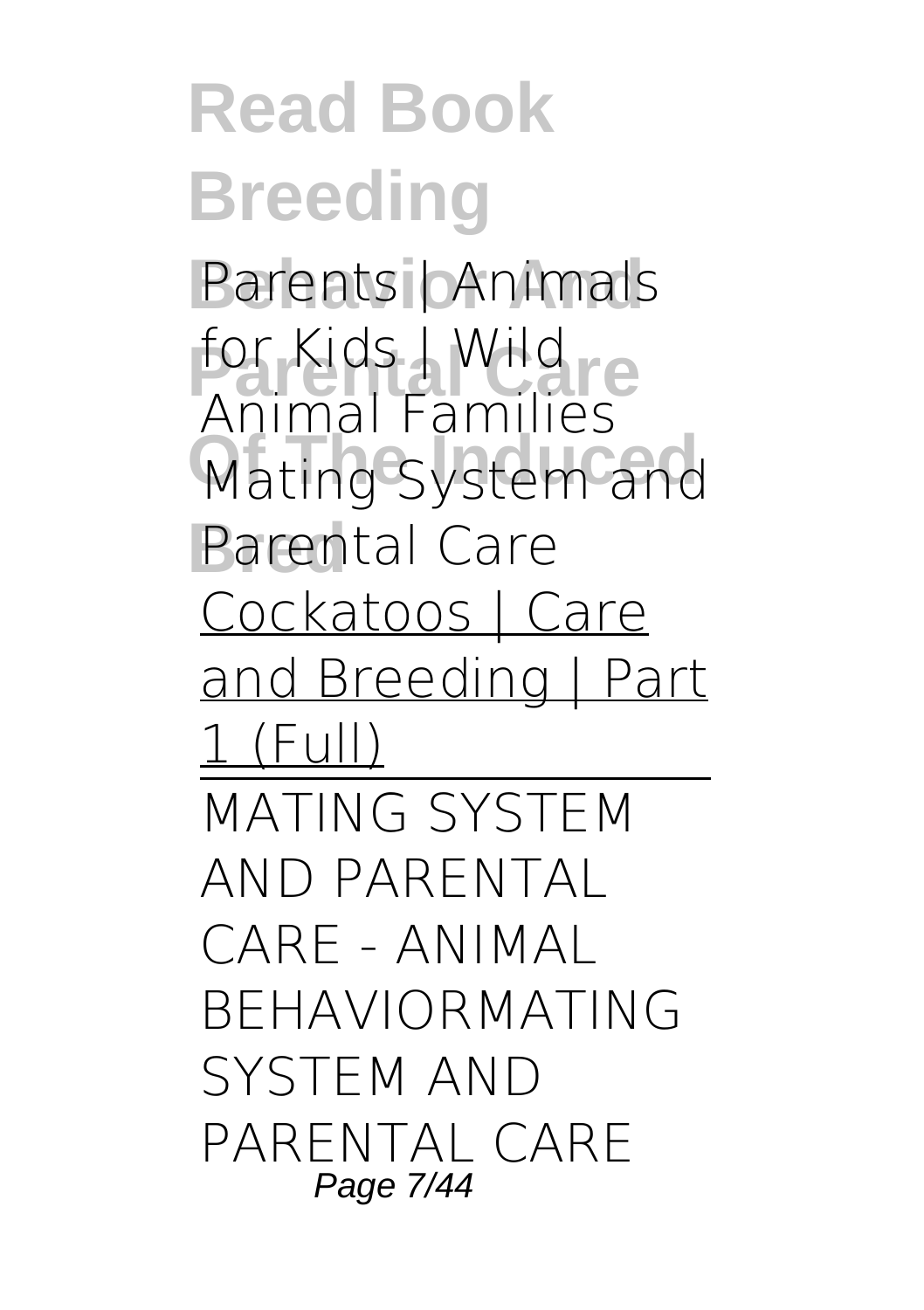# **Read Book Breeding**

**Parental Awareness** 

**in Gambel's Quail Hypergamy: Micro** The Rational

**Bred** to Macro | Rollo Tomassi | Full

Length HD ANIMAL MATING \u0026 PARENTAL CARE Breeding Behavior And Parental Care are known to affect the mating behavior of fishes Page 8/44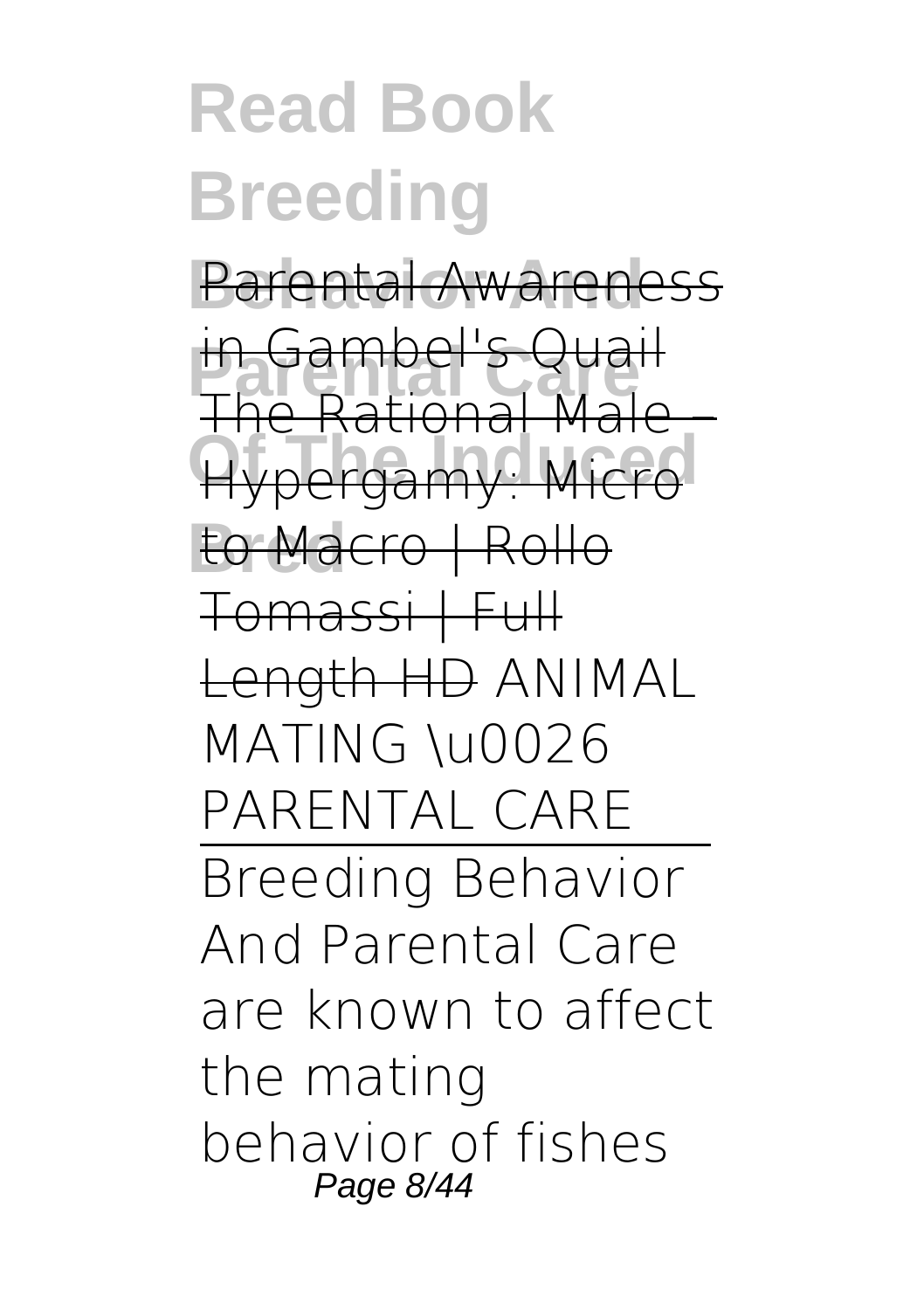**Read Book Breeding** in many species **(Deaton, 2008;**<br>Marimuthu of al **Of The Induced** 2001; Arockiaraj et **Bred** al., 2004). Egg Marimuthu et al. guarding is the most common form of parental care (Clutton-Brock, 1991), and in majority of species only one parent is involved in parental care. Page 9/44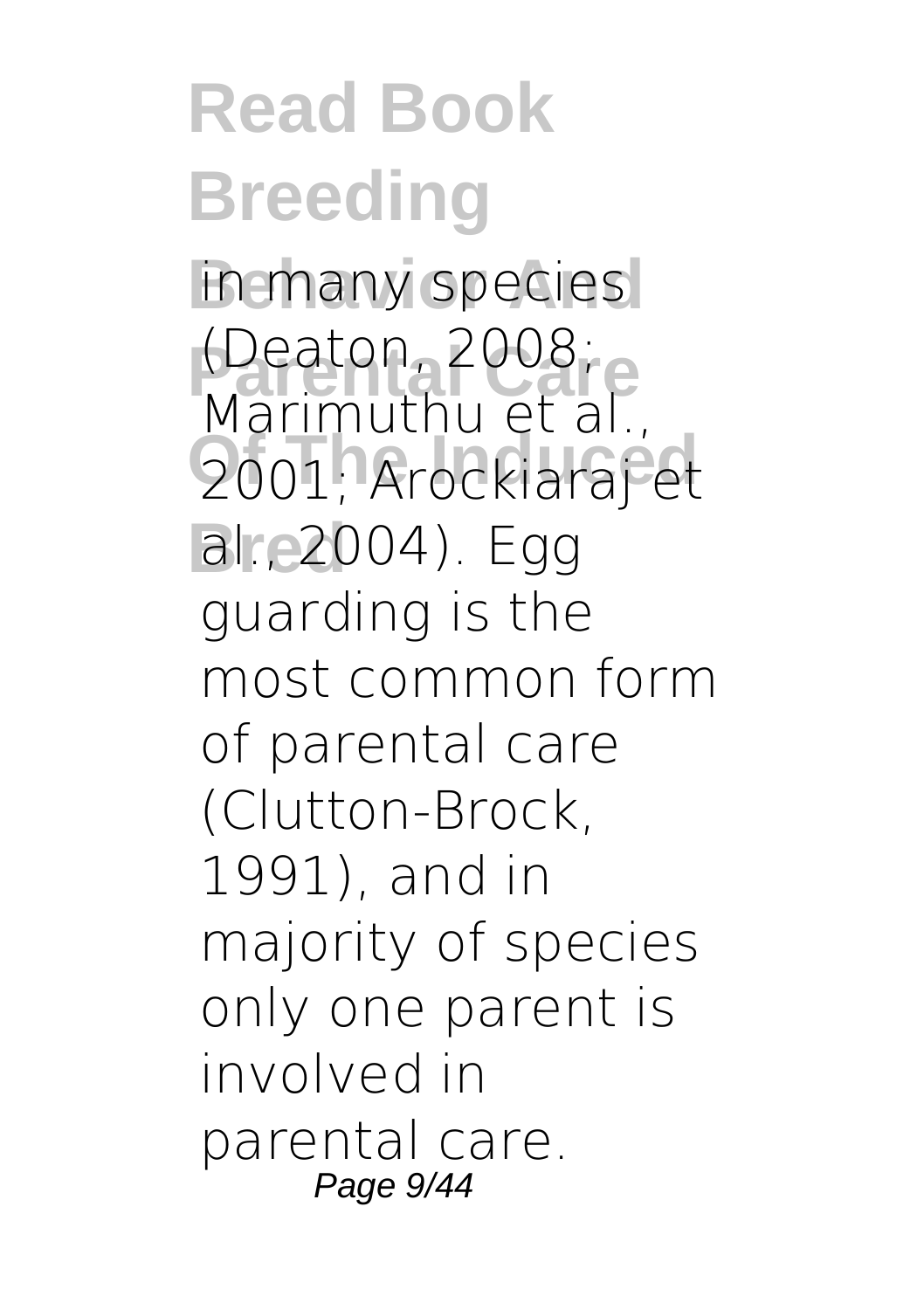#### **Read Book Breeding** Among teleost<sub>10</sub> families male care **Of The Induced Bred** is much more Breeding Behavior

and Parental Care of the Induced Bred

... This breeding behavior and parental care of the induced bred, as one of the most Page 10/44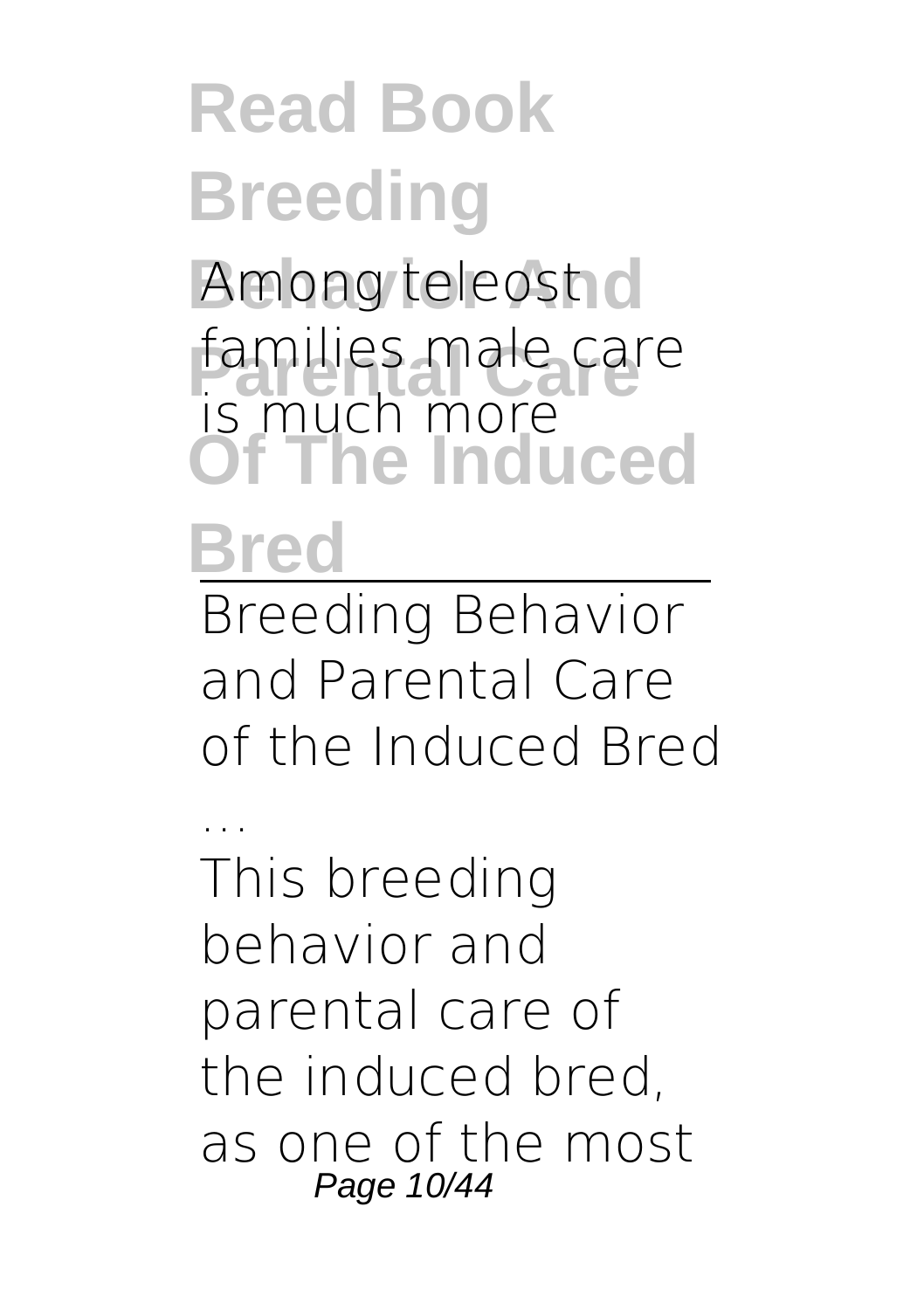**Read Book Breeding** full of life sellers **Parental Care** unquestionably be in the course of the **Bred** best options to here will review. Parental Care Behavior of the Chiloe Wigeon (Anas Sibilatrix)-Gwenda Lynn Brewer 1990 Parental Care: Evolution, Mechanisms, And Page 11/44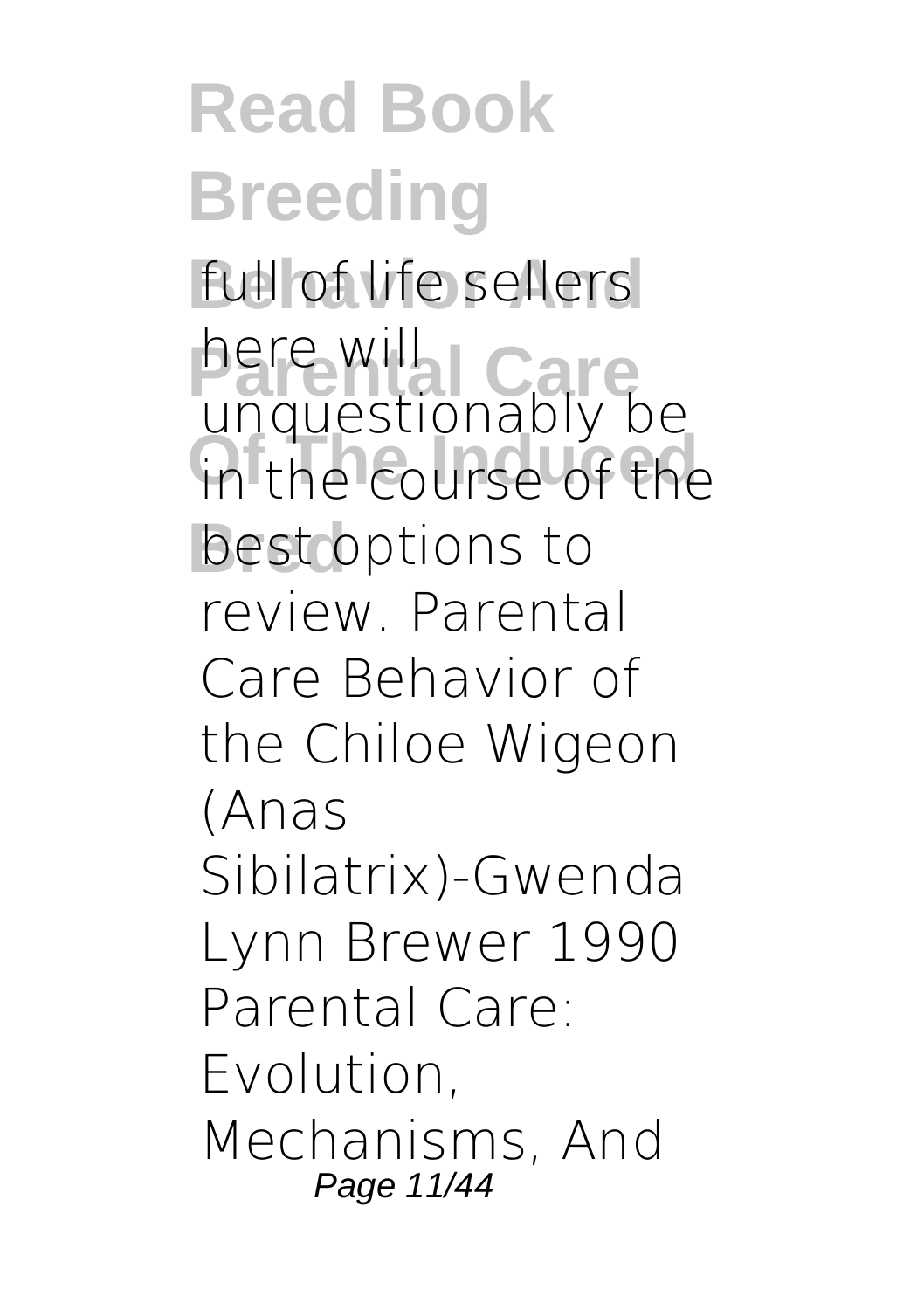# **Read Book Breeding Adaptiveor And** Significance-<sub>are</sub> **Of The Induced**

**Bred** Breeding Behavior And Parental Care Of The Induced Bred ...

Overview. Mating systems and parental care vary tremendously from species to species. Every species Page 12/44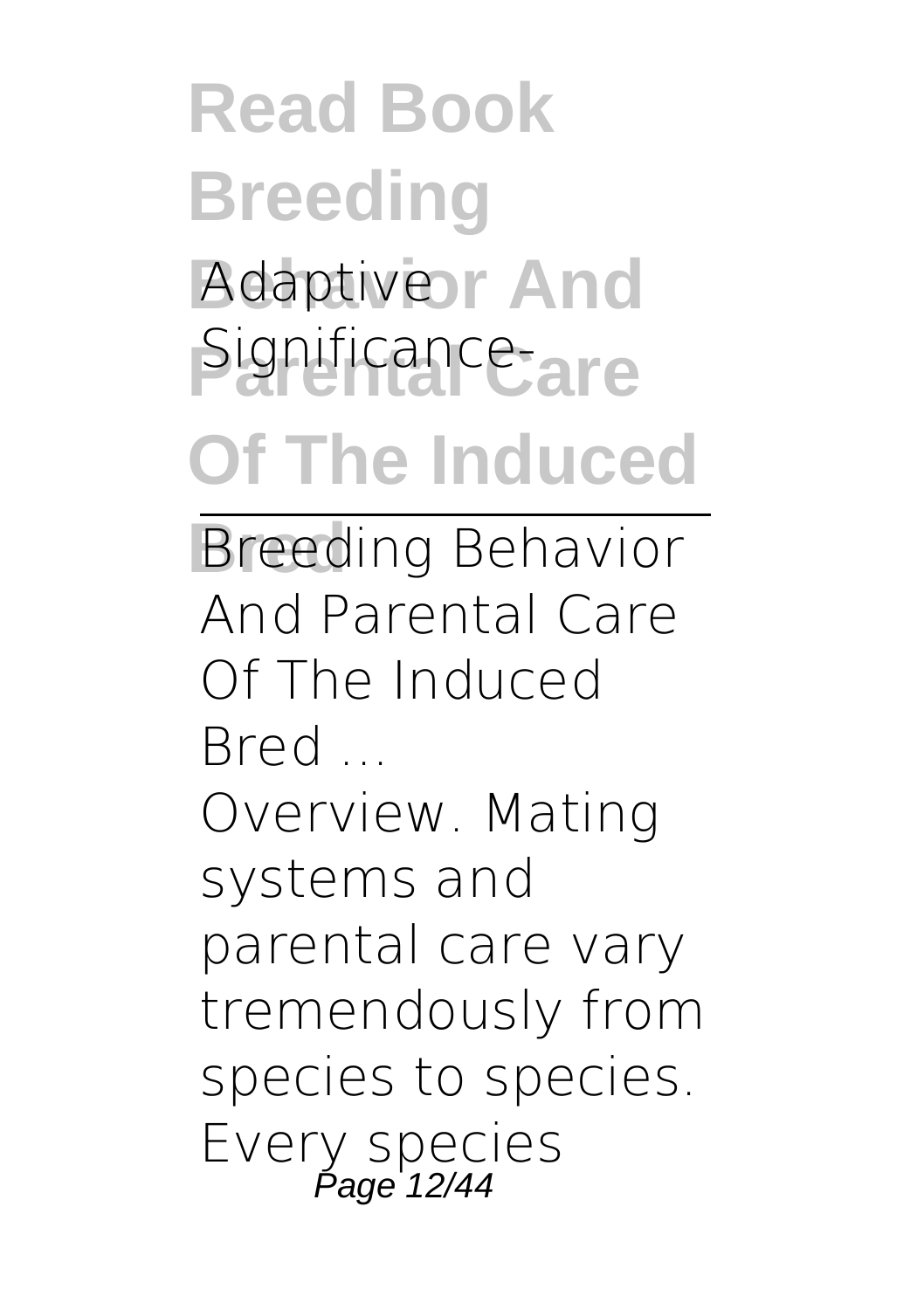**Read Book Breeding** differs in how itcl protects its young **Provides its young Bred** with food, if it does from predators and so at all. The physical environment as well as behavioral dynamics in intraspecies relationships all influence parental care. Page 13/44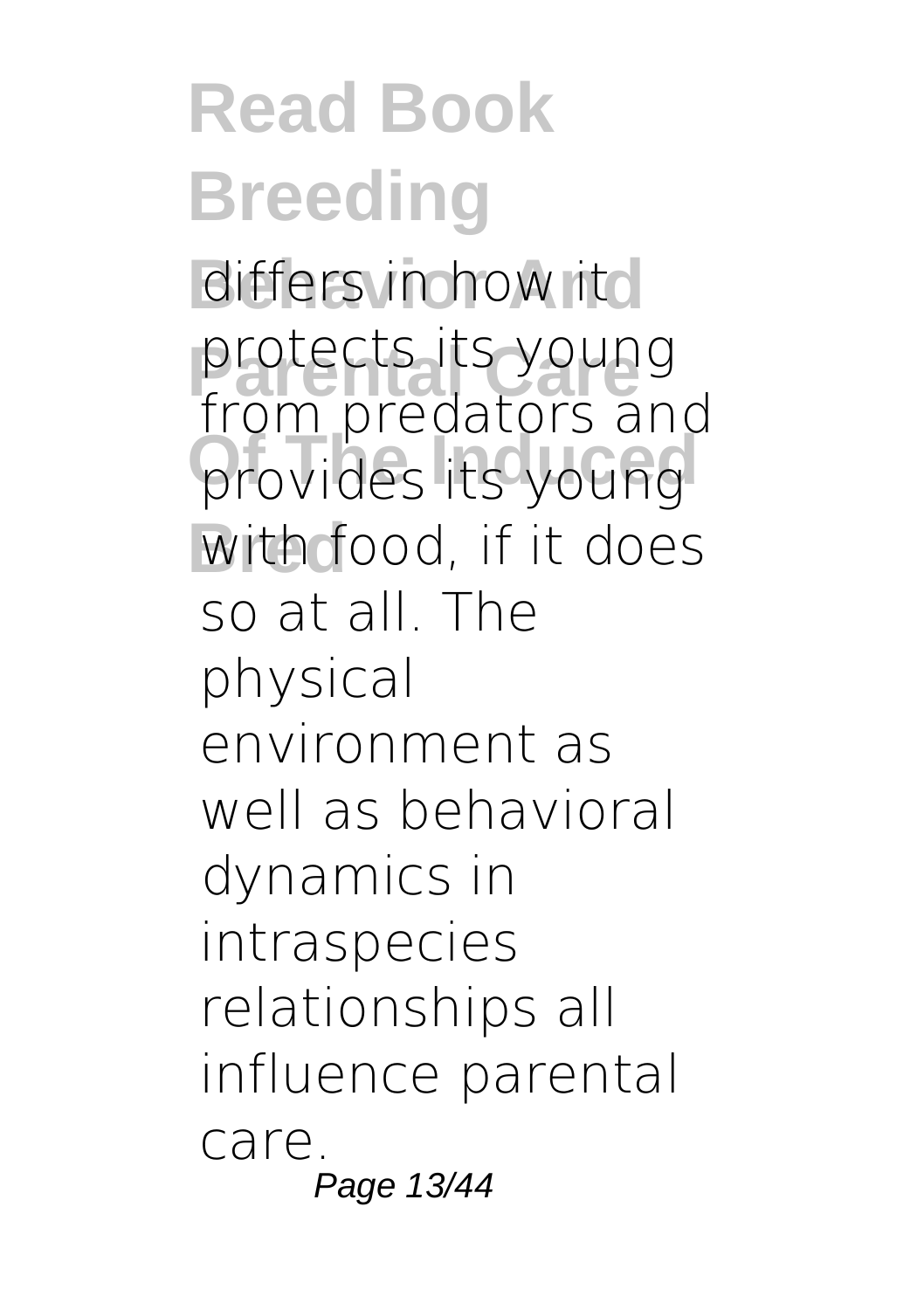**Read Book Breeding Behavior And Parental Care S4 - Matingduced Systems and** E&EB 122 - Lecture Parental Care Mating behavior, spawning, parental care, and embryonic development of some marine pseudocerotid flatworms Page 14/44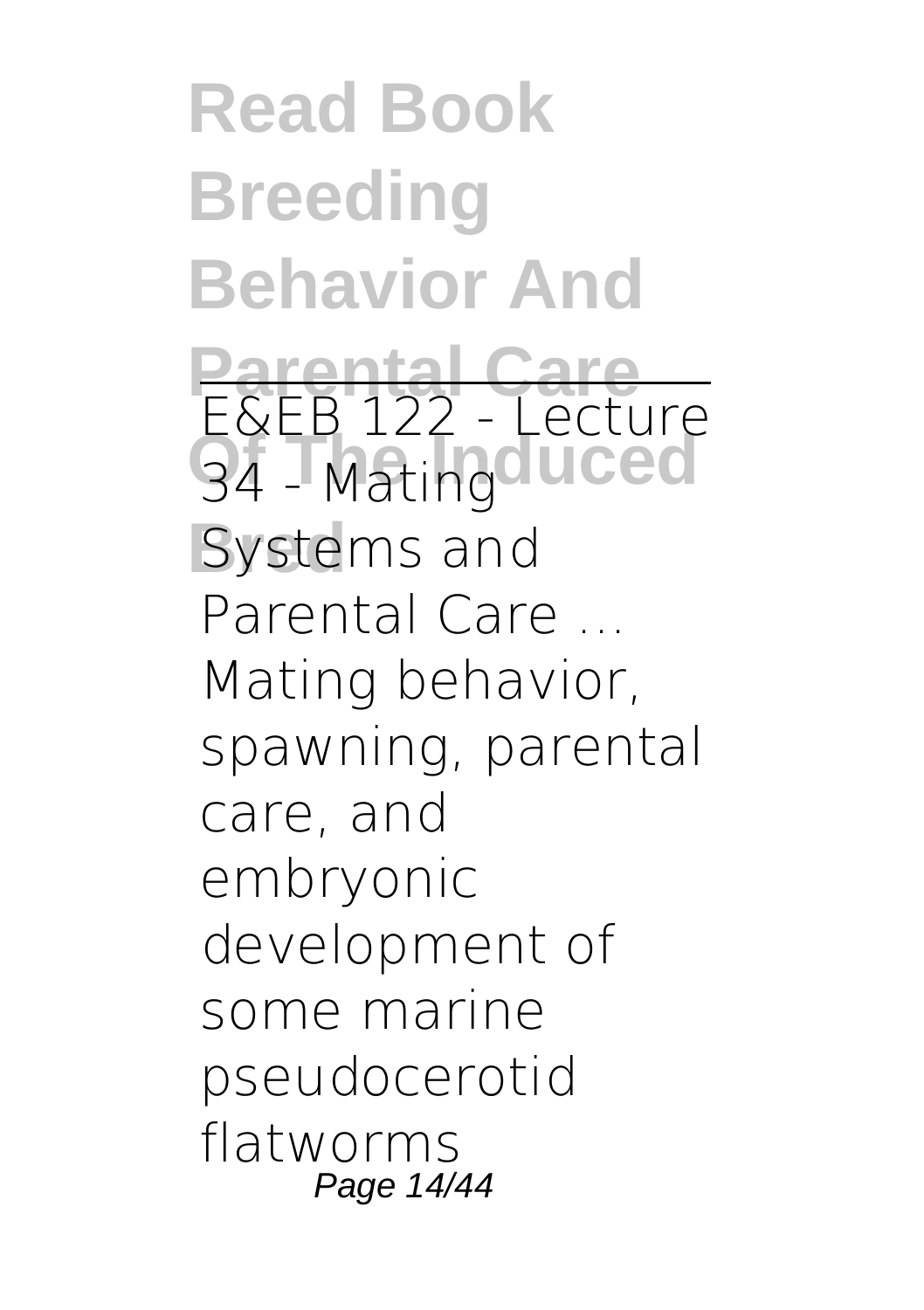**Read Book Breeding Behavior And** (Platyhelminthes: Rhabditophora:<br>Palveladida) in **Singapore ... Penis** fencing was Polycladida) in observed to be just a mating ritual and not necessary for insemination, not always aggressive, and could also result in eventual reciprocal insemination ... Page 15/44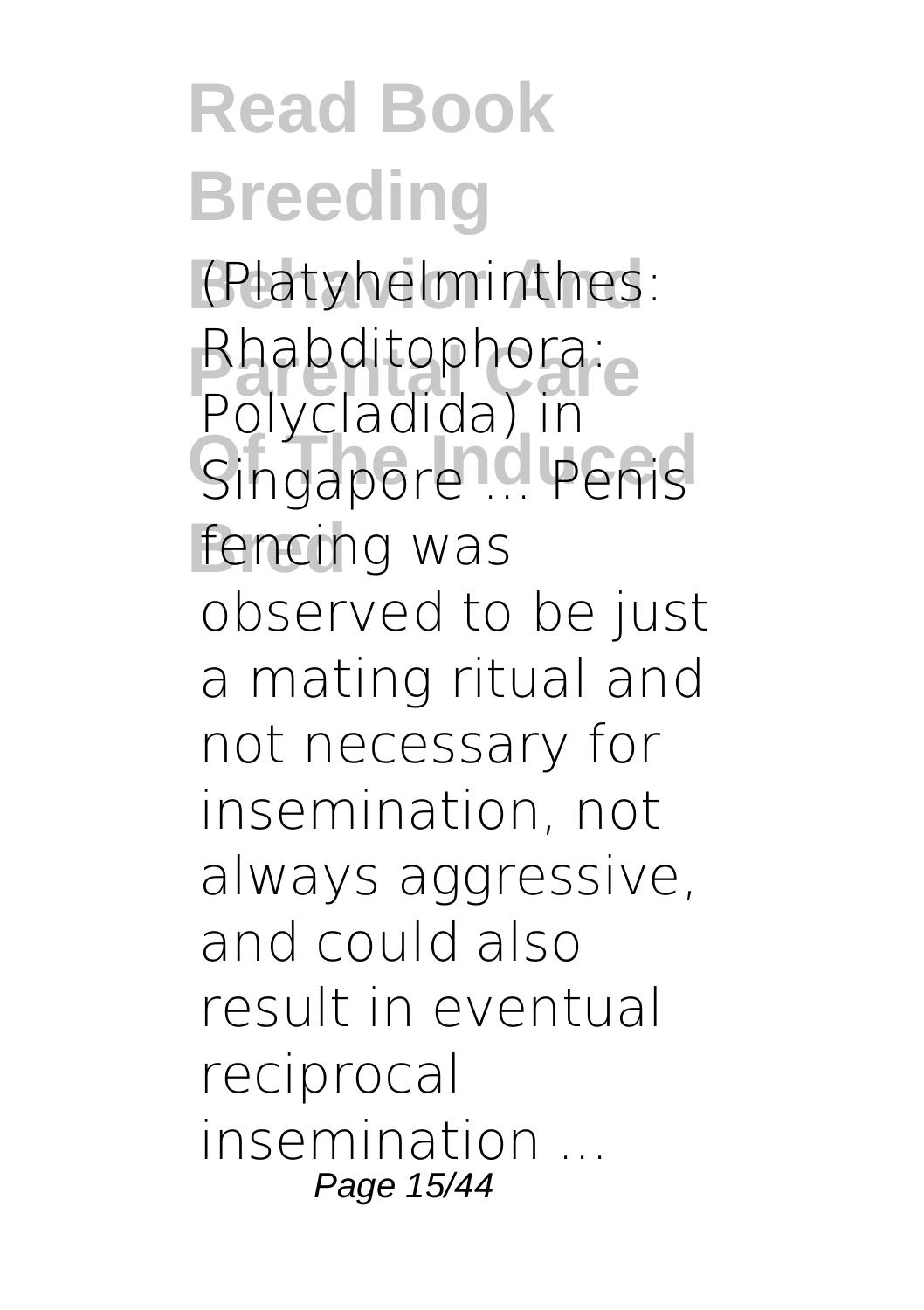**Read Book Breeding Behavior And Parental Care Of The Induced** spawning, parental care, and Mating behavior, embryonic ... Mating systems and parental care vary tremendously from species to species. Every species differs in how it protects its young from<br>Page 16/44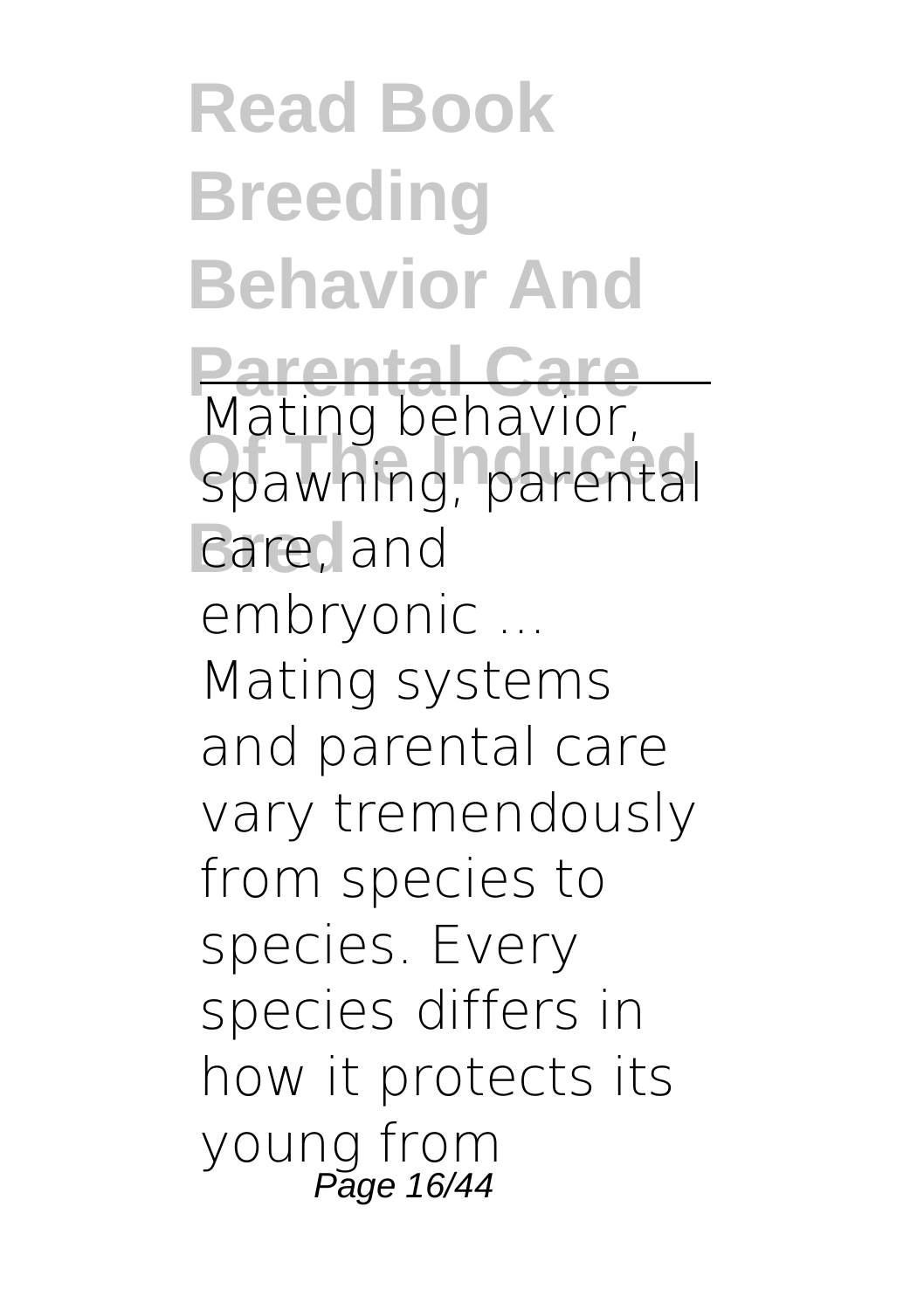**Read Book Breeding** predators and c provides its young So at all. The **uced Bred** physical with food, if it does environment as well as behavioral dynamics in intraspecies relationships all influence parental care.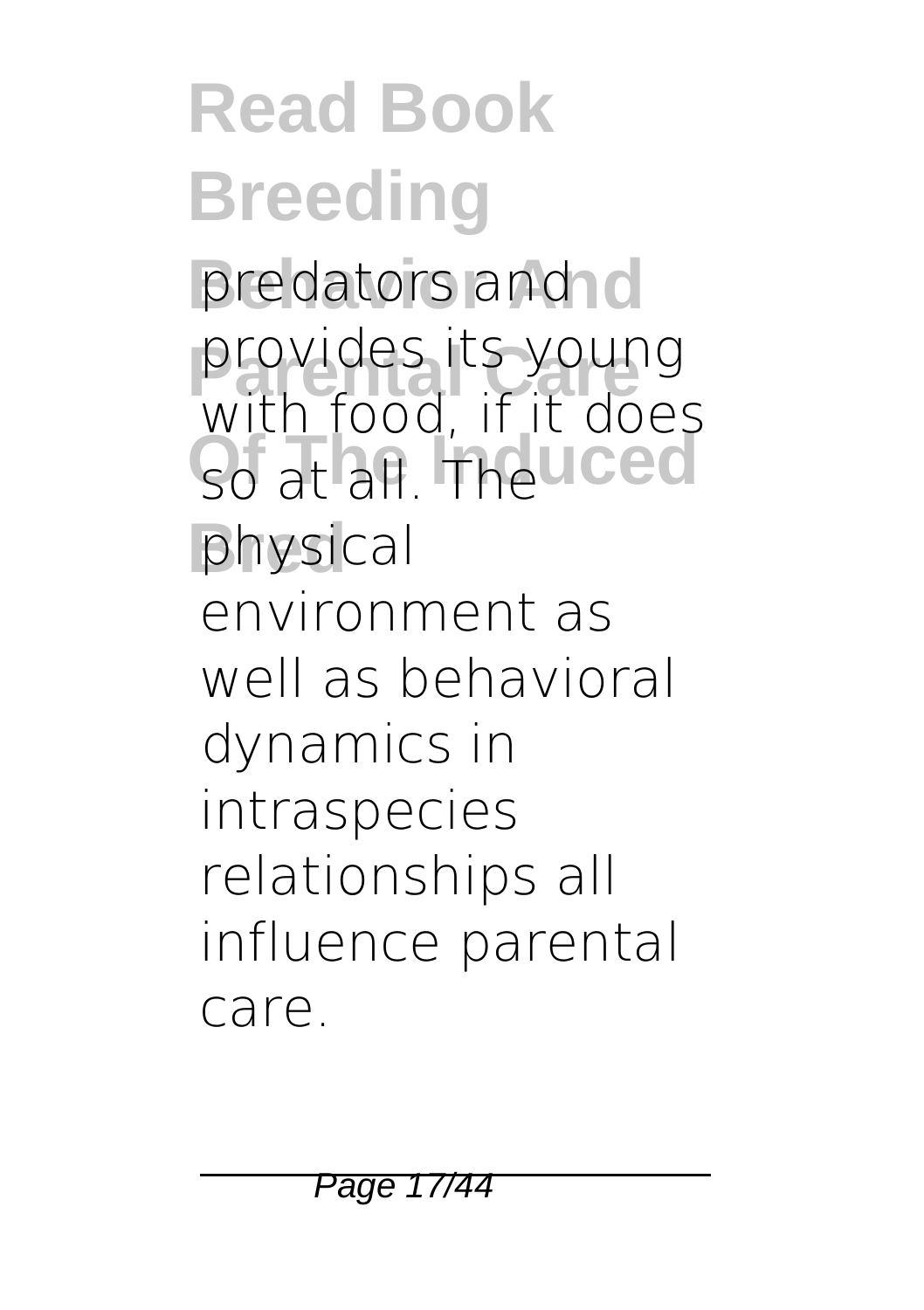**Read Book Breeding Lecture 34: Mating** Systems and re **Mating Behaviored Bred** Mating behavior Parental Care involves many kinds of social interactions: they can be one-on-one, two-on-one, or large groups, such as the leks of males that gather to display to Page 18/44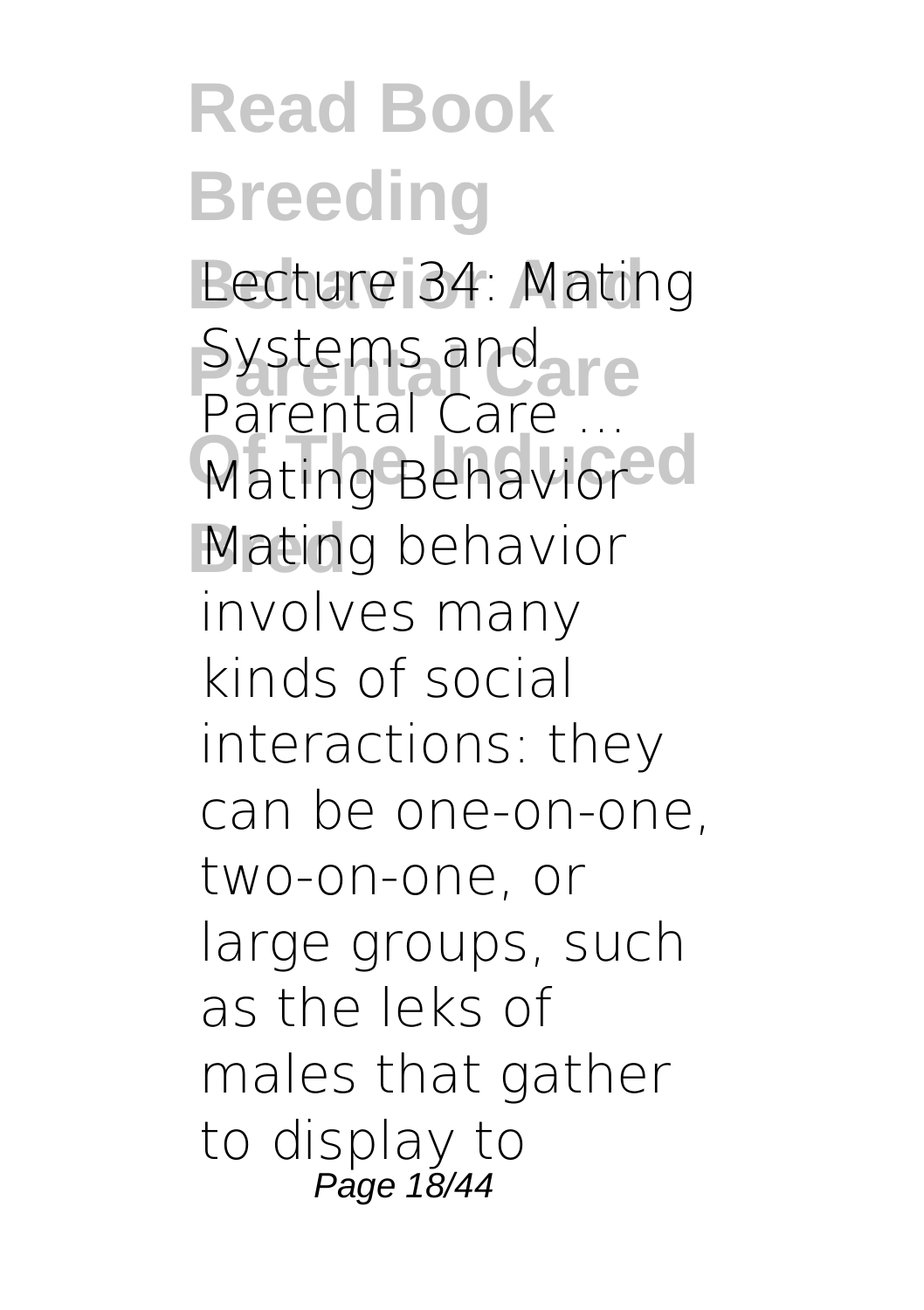**Read Book Breeding** females in many bird species (e.g.,<br>the black groups) **Mating behaviored Bred** includes mate the black grouse). choice, intrasexual competition for mates, and parental care.

Mating Behavior an overview | ScienceDirect Page 19/44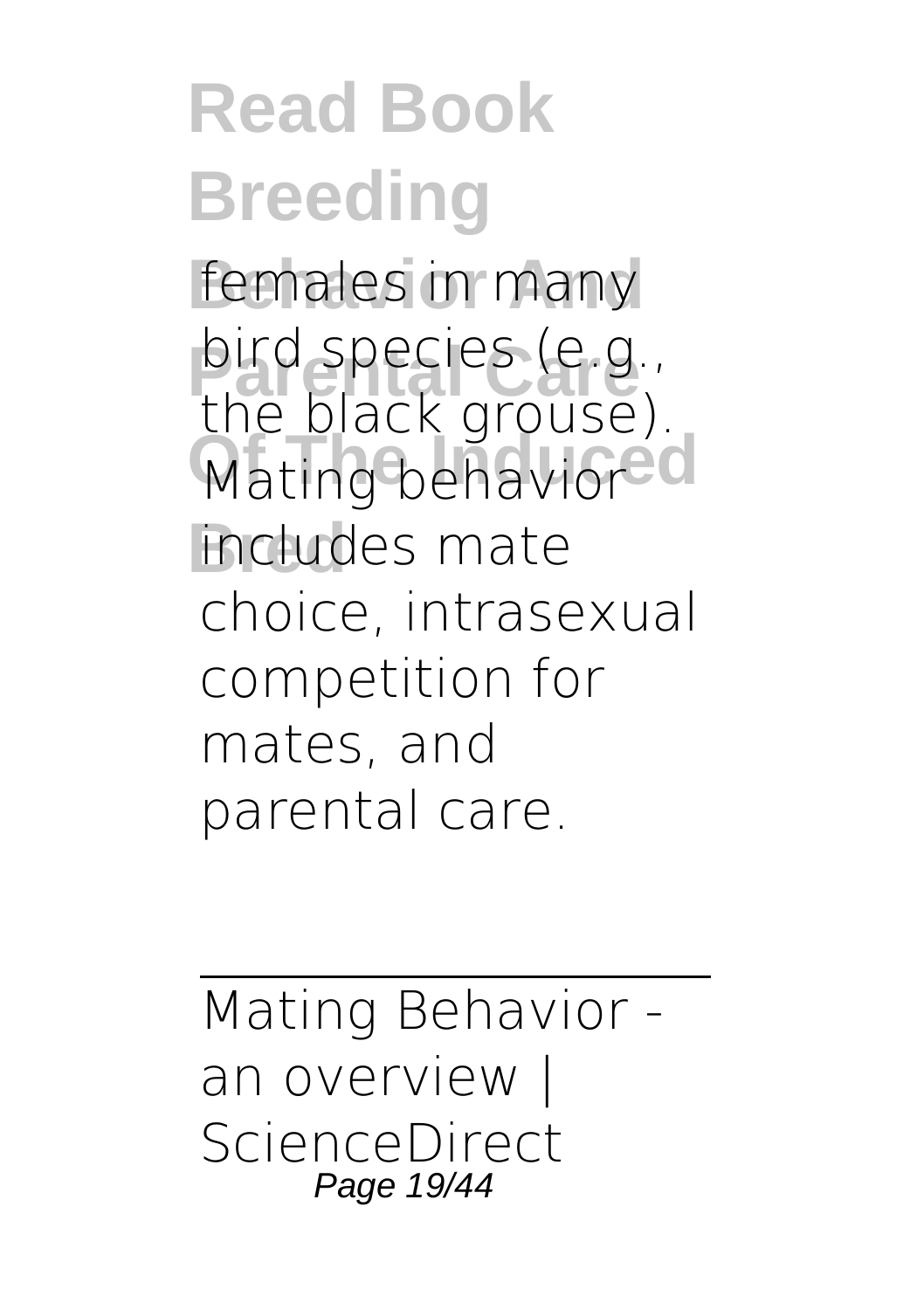**Read Book Breeding Behavior And For example, in**<br>blue aill cuptich there are three<sup>ced</sup> **Bred** male mating bluegill sunfish strategies: 1) large males that construct nests and care for eggs and wrigglers; 2) medium-sized males that mimic female coloration and behavior and Page 20/44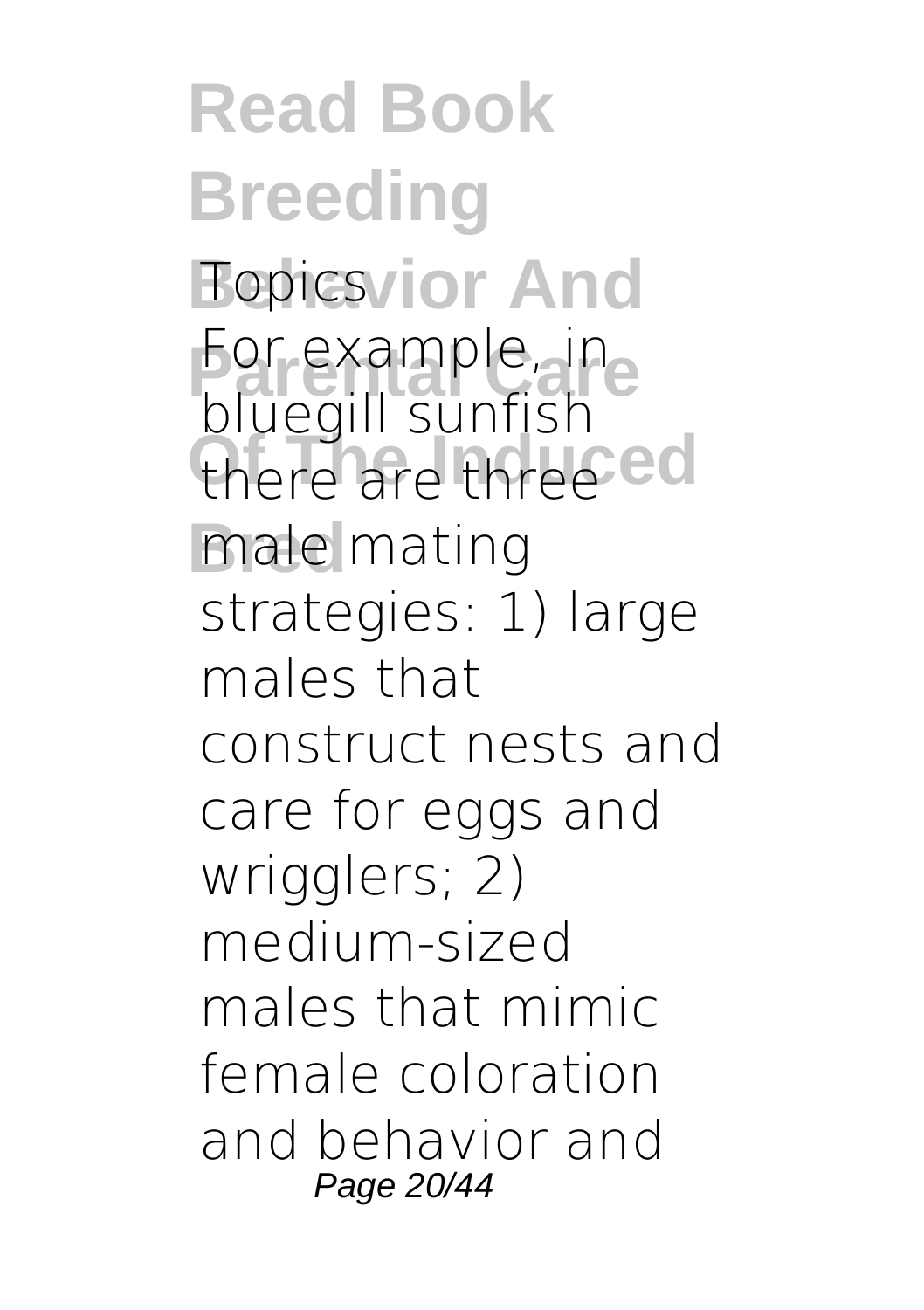**Read Book Breeding** that will join and spawning pair to **3)** small sneaker<sup>cl</sup> **Bred** males that hang release sperm; and out near nests hidden by vegetation or rocks will dash in to a spawning pair, release sperm, and quickly hide again.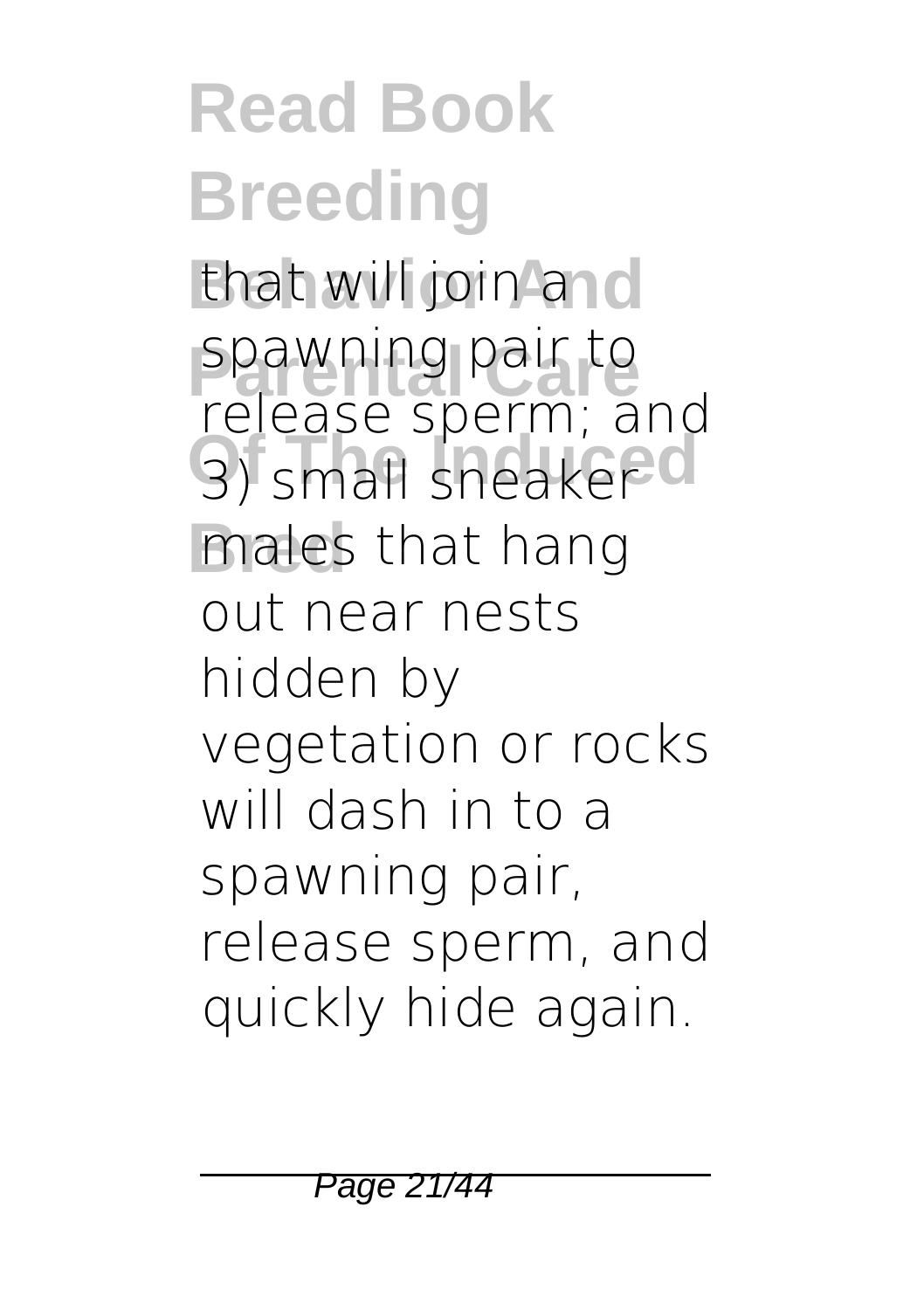**Read Book Breeding Cichlid Breeding Behavior | Tropical** Magazine nduced **Bred** In biology, paternal Fish Hobbyist care is parental investment provided by a male to his own offspring. It is a complex social behaviour in vertebrates associated with Page 22/44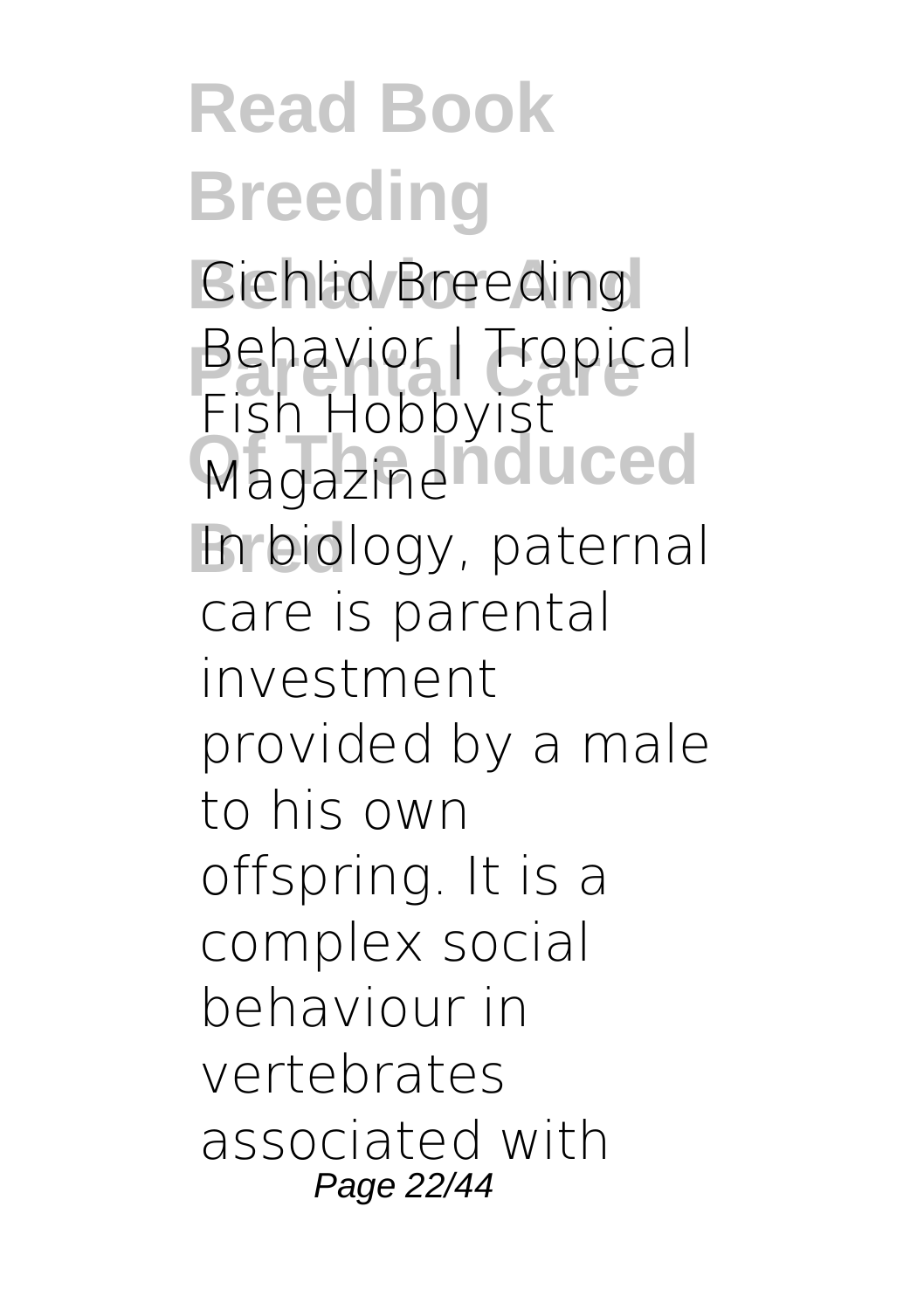**Read Book Breeding** animal mating c systems, life<br>**pistery** traits are **Produced** Paternal care may be history traits, and provided in concert with the mother or, more rarely, by the male alone. The provision of care, by either males or females, is presumed to increase growth Page 23/44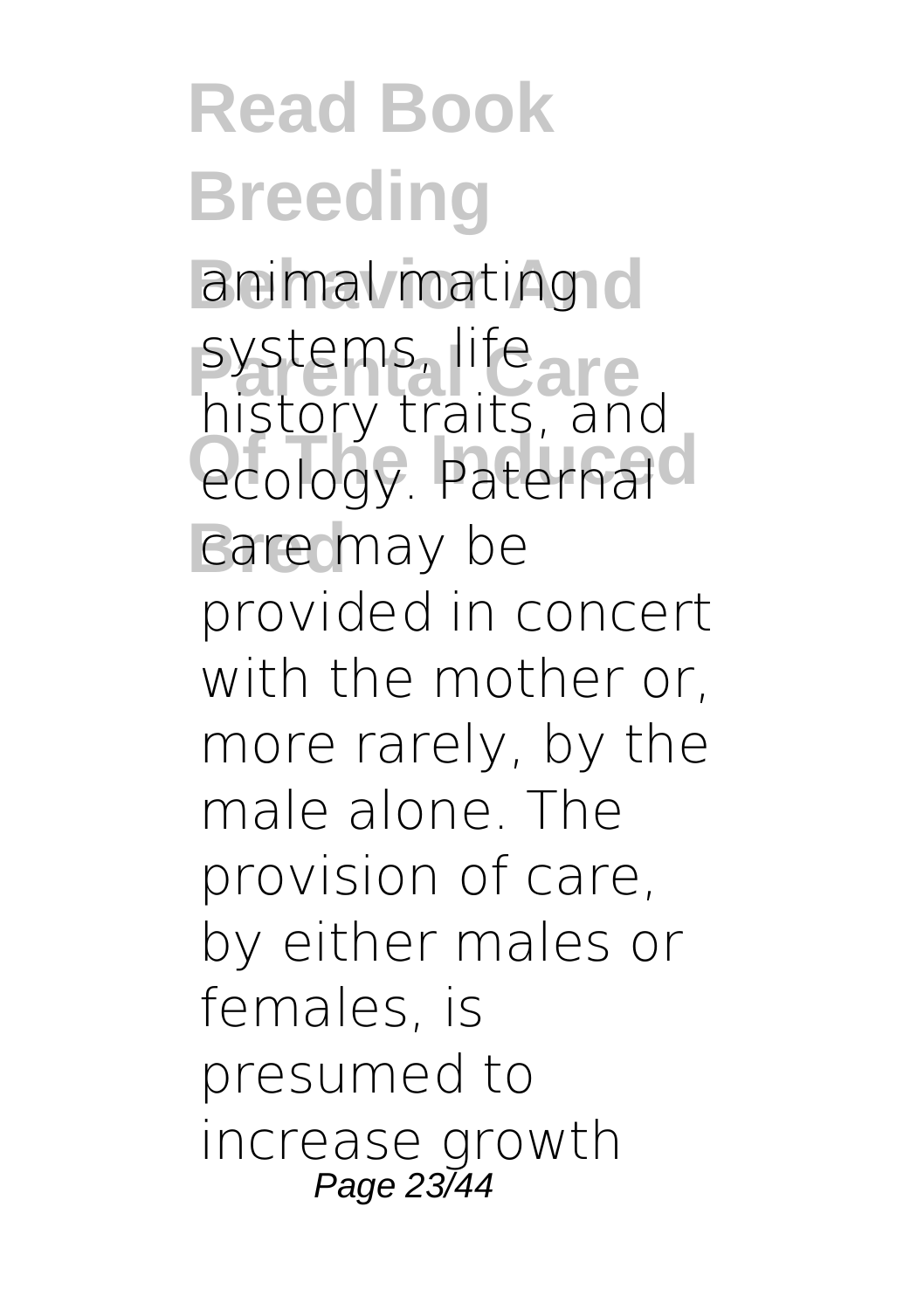**Read Book Breeding** rates, quality, no and/or survival of **Oding, and neited Bred** the inclusive young, and hence fitness of parents. In a var

Paternal care - Wikipedia Many species of fishes do not care for their eggs and Page 24/44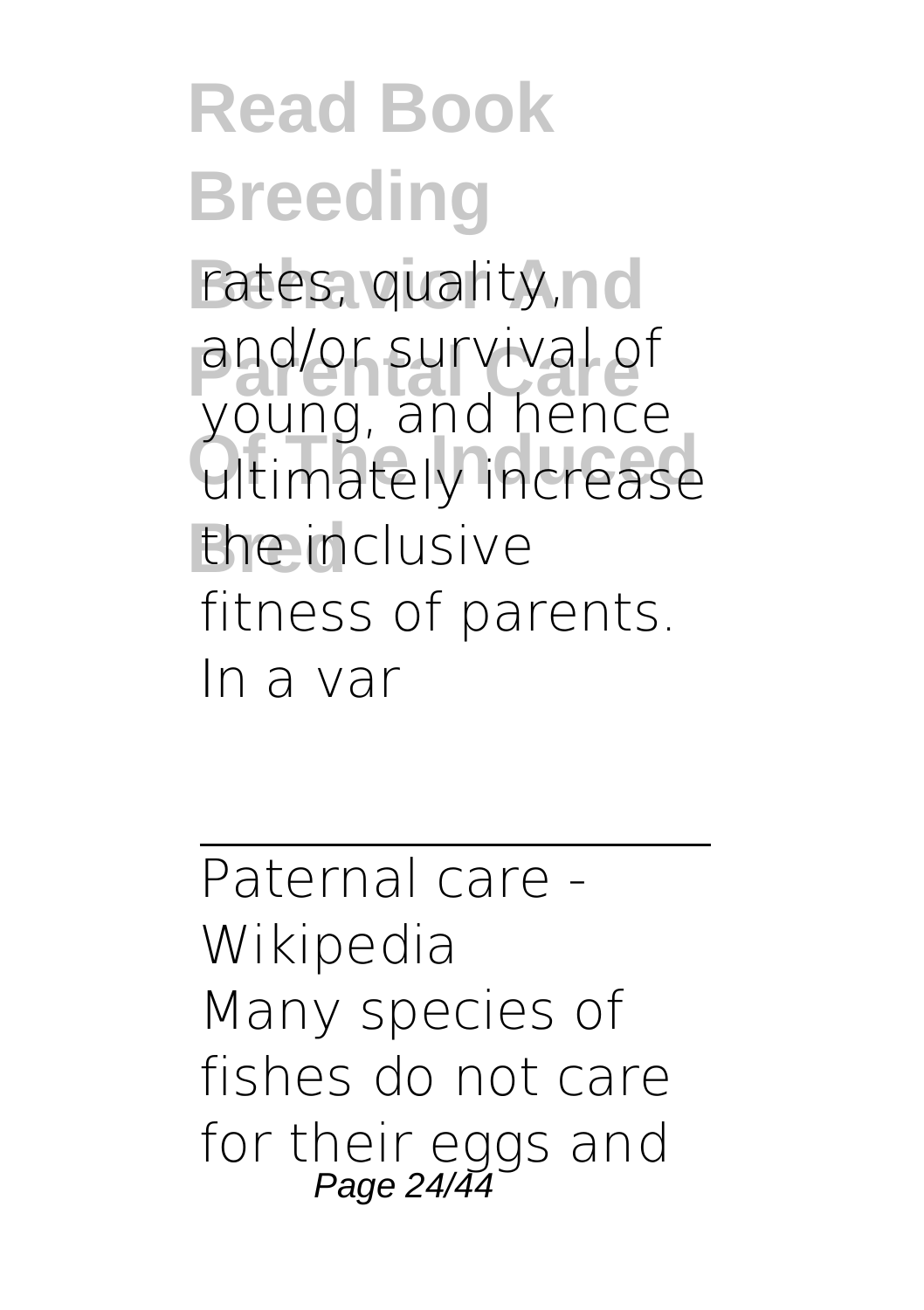**Read Book Breeding** fingerlings. They leave the spawning fertilization<sup>o</sup> Fored such species of grounds after fishes the lacking parental care behaviour is compensated by the production of large number of eggs. Such fishes lay over 300 million eggs at a time. Page 25/44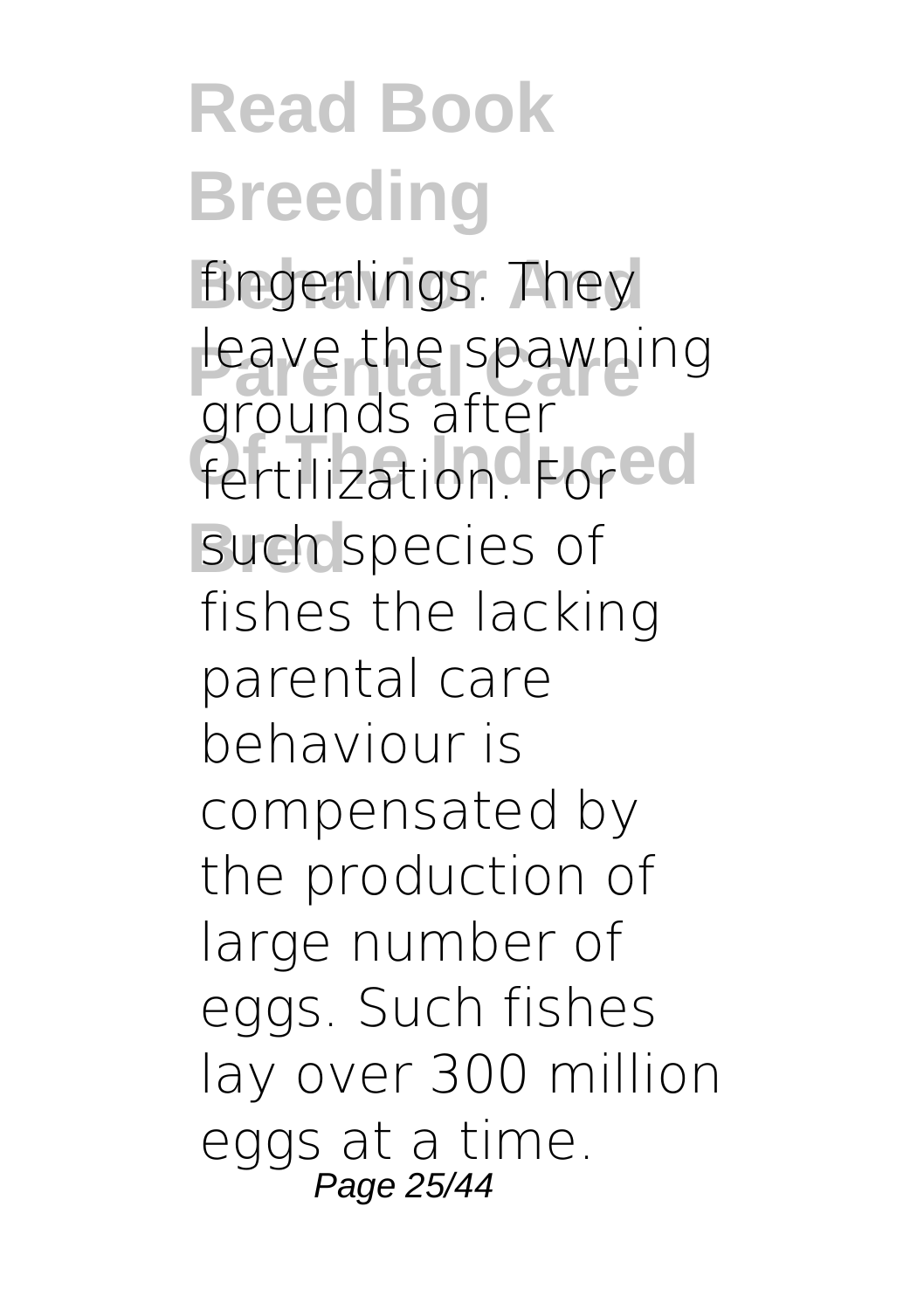**Read Book Breeding Behavior And Parental Care** Fishes | Zoology<sup>ed</sup> **Bred** An assumption Parental Care in across a wide range of studies of mammalian behavior is that females will display effective parental behaviors and males will not. In most species Page 26/44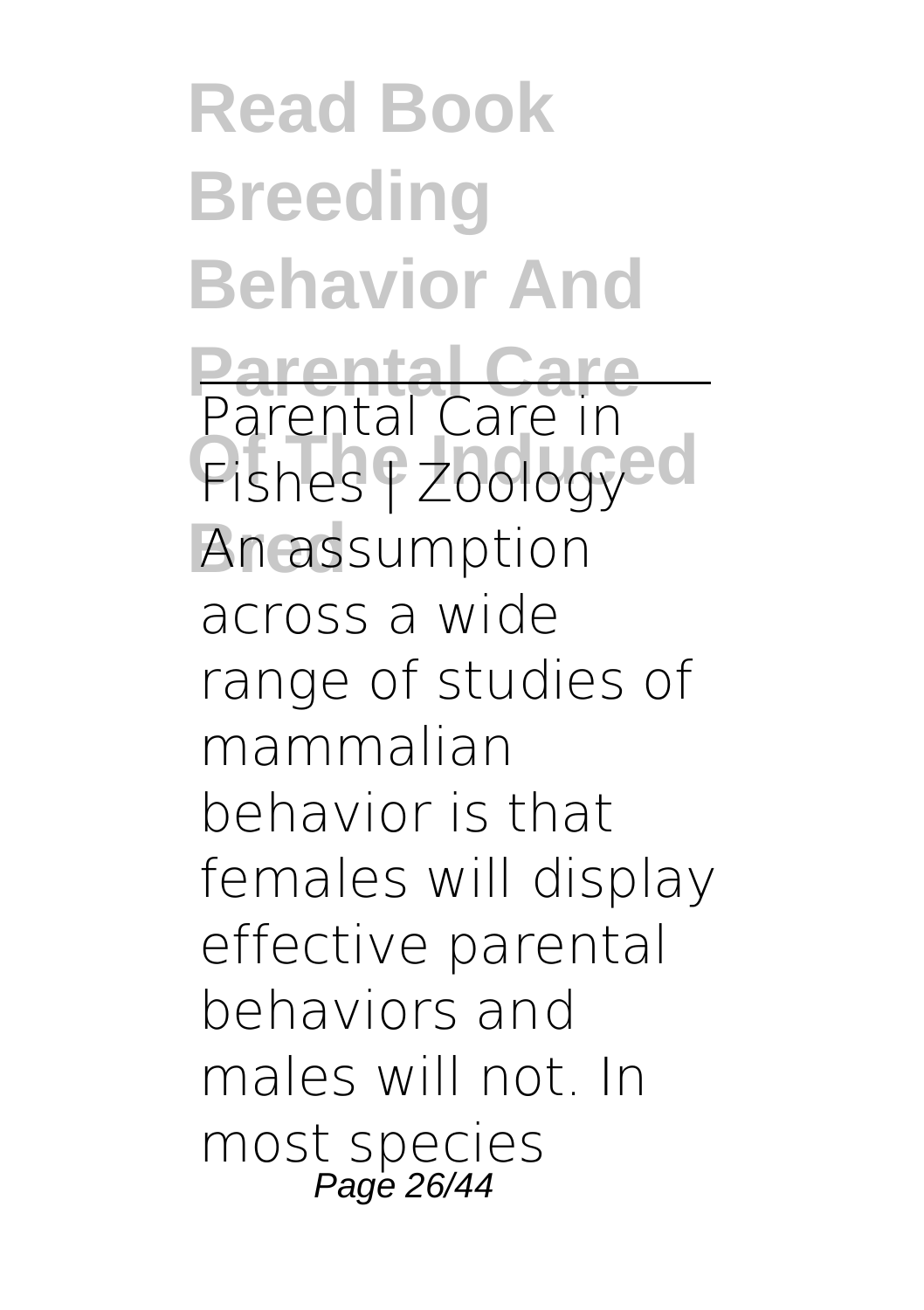**Read Book Breeding** females shownd **immediate**<br>
material care when offspring are born, and the lack maternal care of experience or learning required for the full suite of behaviors suggests biological determination.

Parental Care - an Page 27/44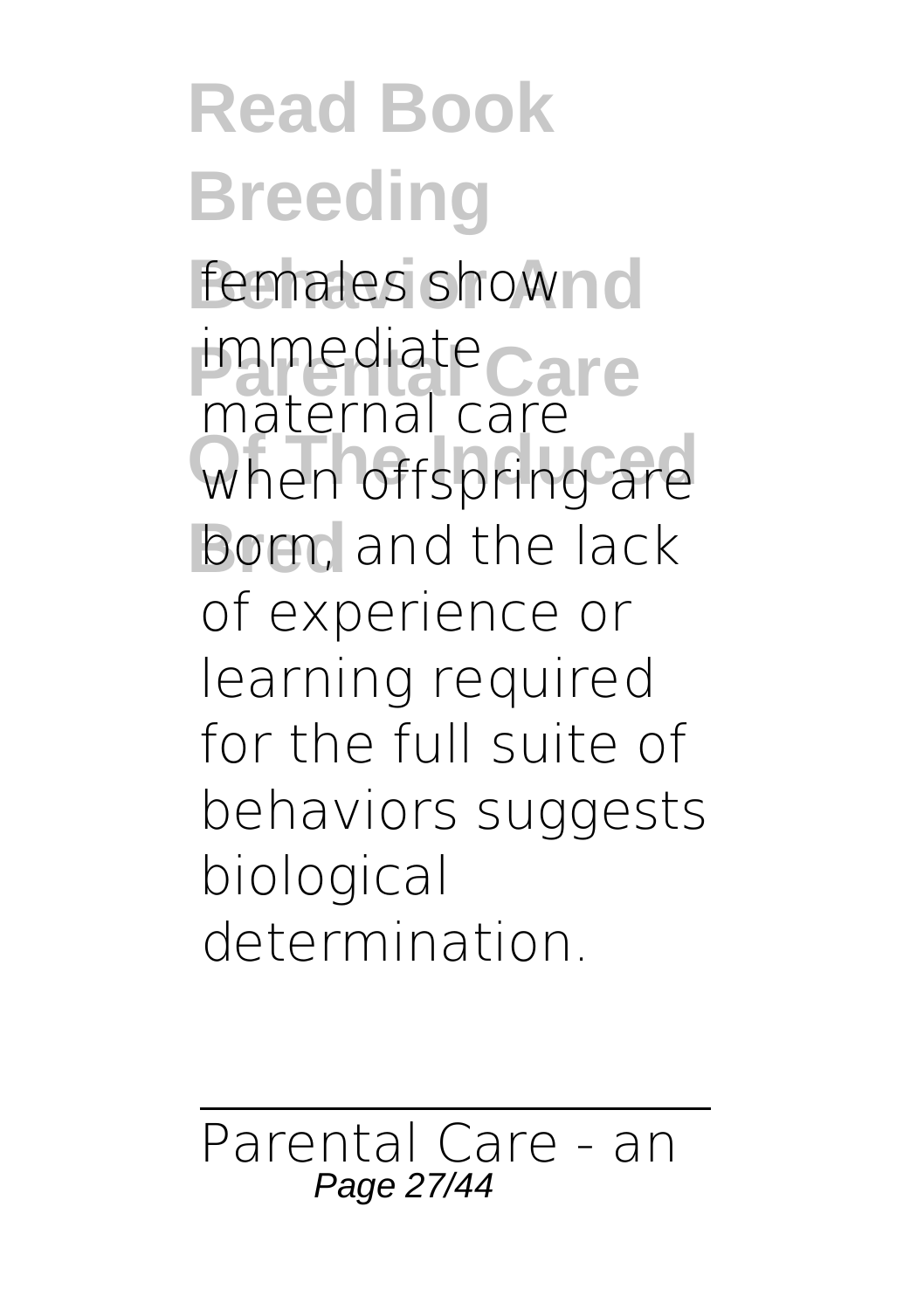**Read Book Breeding** overview | And ScienceDirect<sub>re</sub> **Breeding-Behavior-Bred** And-Parental-Care-Topics Of-The-Induced-Bred 1/3 PDF Drive - Search and download PDF files for free. Breeding Behavior And Parental Care Of The Induced Bred [MOBI] Breeding Page 28/44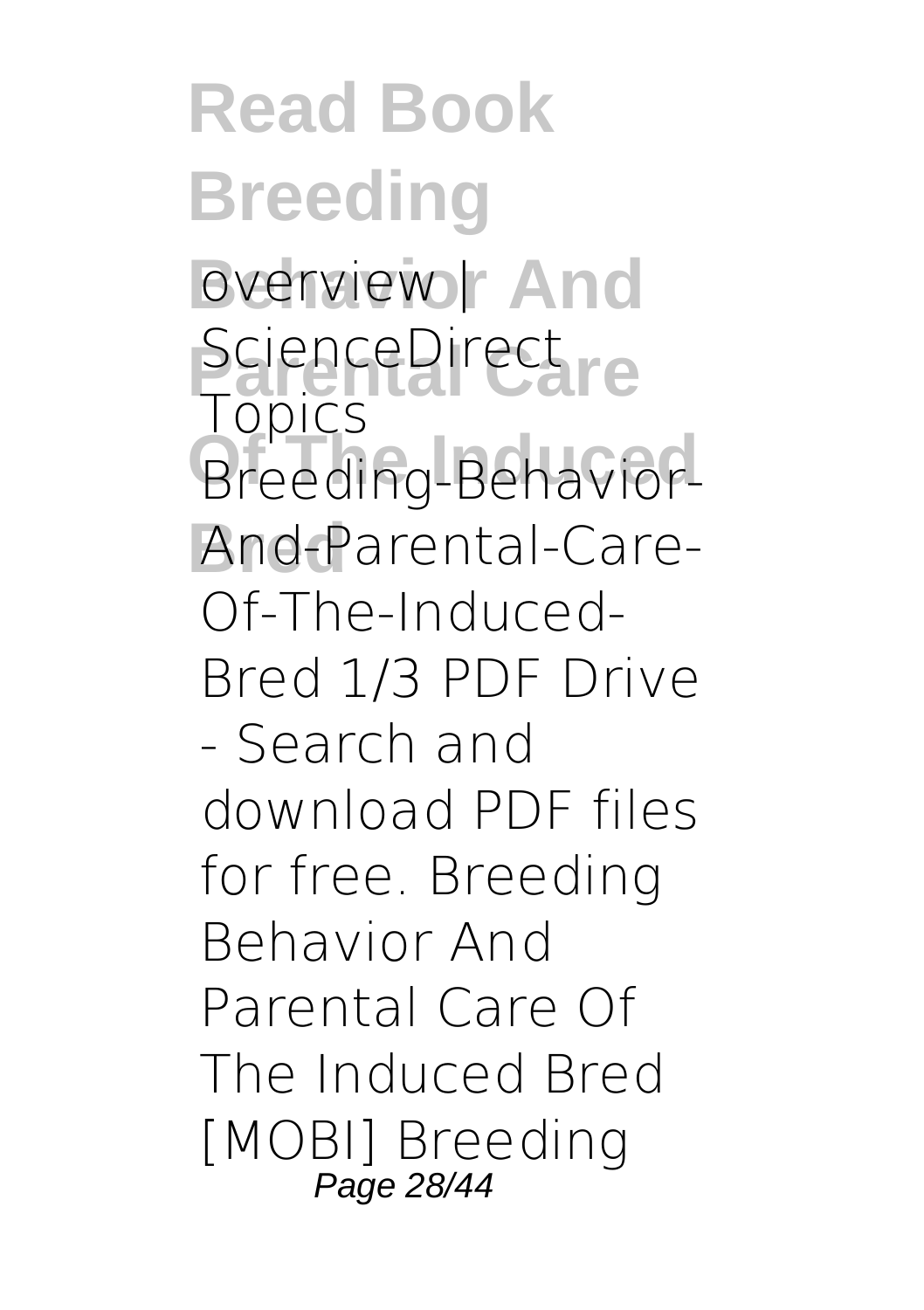**Read Book Breeding Behavior And** Behavior And **Parental Care** Parental Care Of When somebody<sup>ol</sup> **Bred** should go to the The Induced Bred books stores, search commencement by shop, shelf by shelf, it is in fact problematic.

Breeding Behavior Page 29/44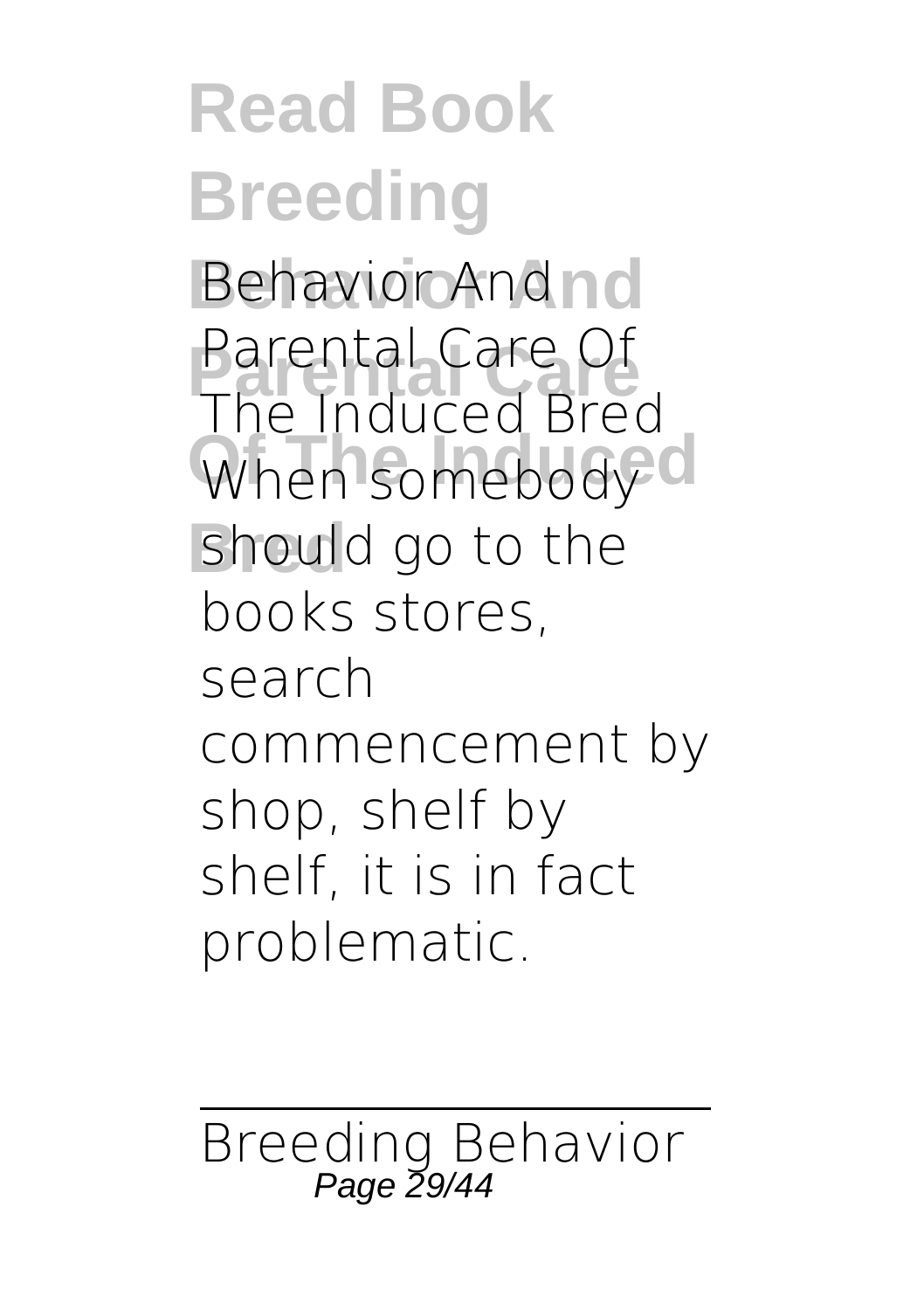**Read Book Breeding** And Parental Care **Produced Rey words.duced Bred** Developmental Bred mode, mating systems, parental care, phylogeny, sexual conflict. Received April 22, 2005. Accepted July 20, 2005. Parental care is beneficial for the Page 30/44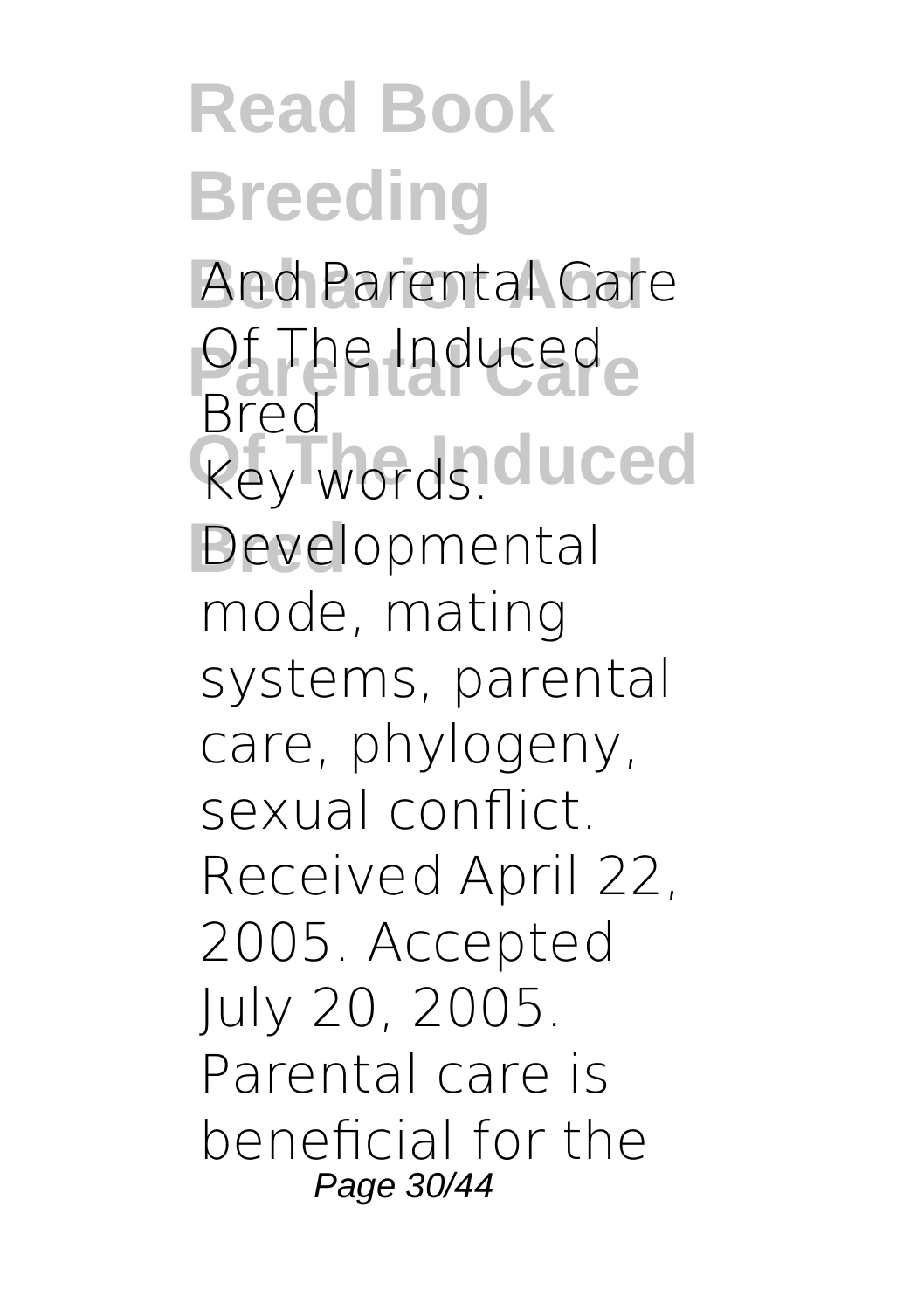**Read Book Breeding** growth and survival of offspring in re whereas it is costly for the parents many animals, because it demands time and energy and may limit the op-

EVOLUTIONARY PATHWAYS IN SHORFBIRD Page 31/44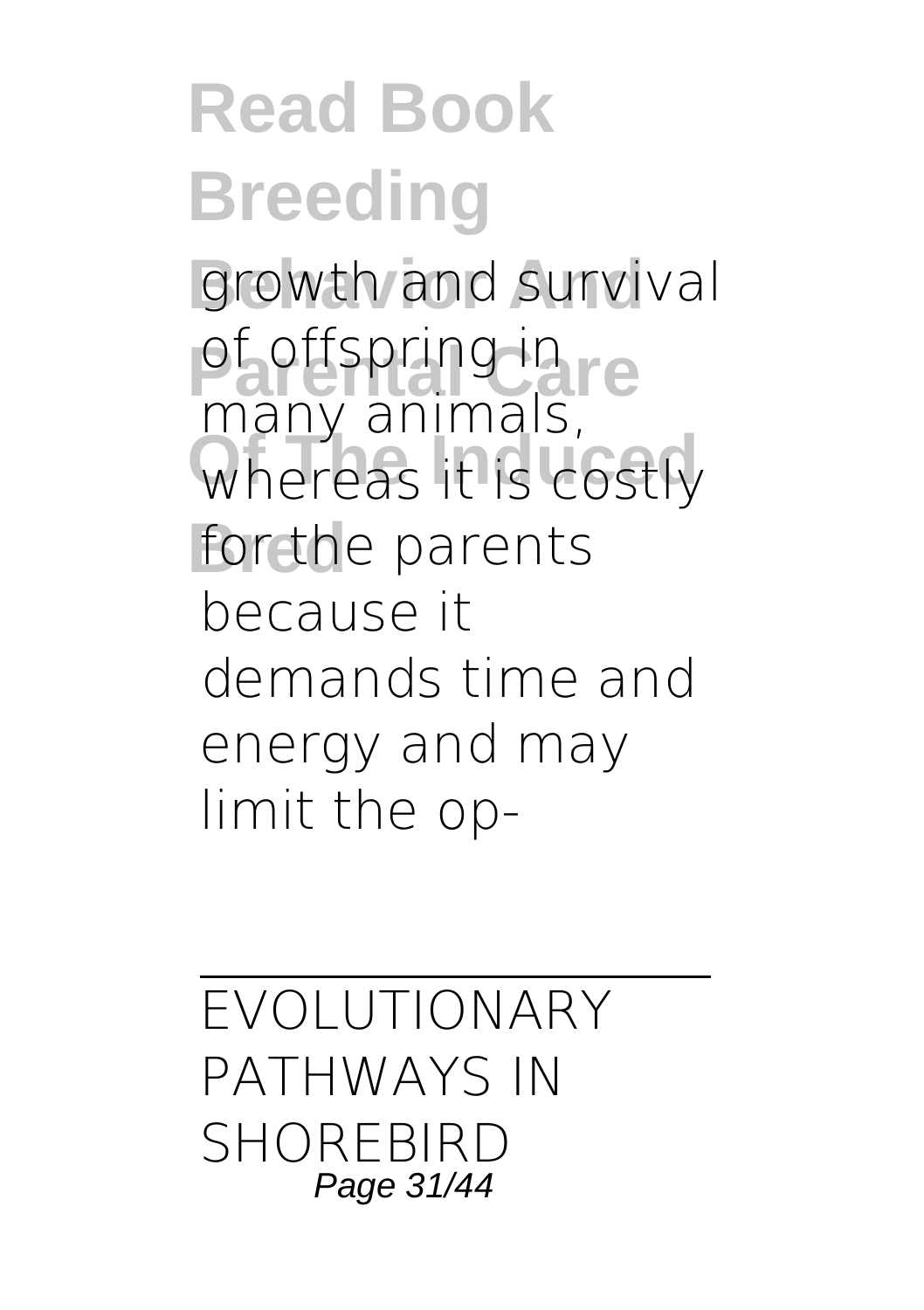**Read Book Breeding BREEDING And Parents ...**<br>Parental care *Pefer to any* **uced Bred** behaviour that Parental care may contributes to offspring survival. Forms of care may include the preparing of a physical rearing environment, the provisioning of offspring or the Page 32/44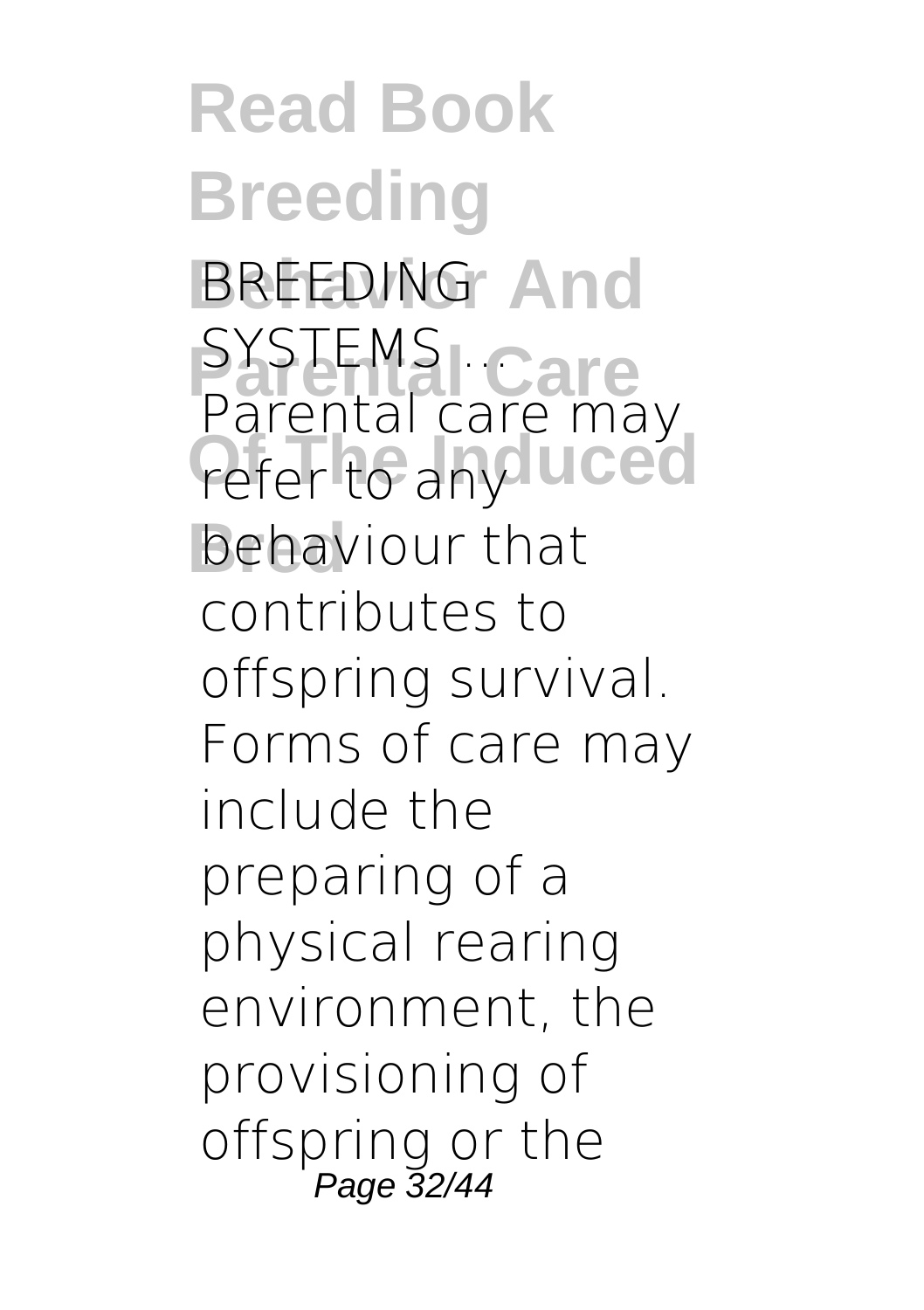**Read Book Breeding** defending of nd **prodetors** Cancel Such as **Induced Bred** ectothermic predators. Species vertebrates may produce selfsufficient young, and thus no parental care is required. Conversely in other animal groups, offspring may be Page 33/44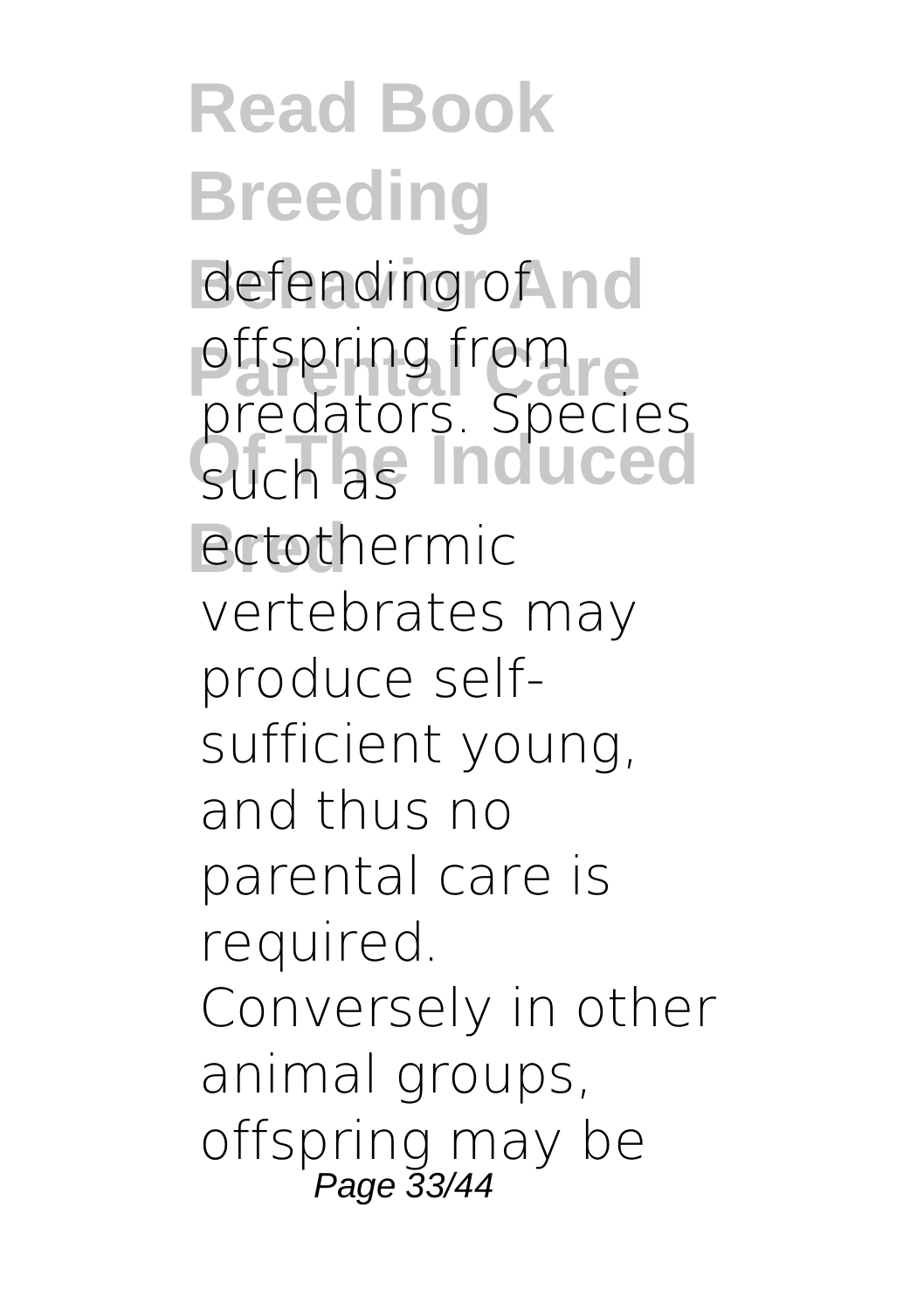**Read Book Breeding** underdeveloped and lacking<br>indonendence at *Dirth, thereby* Ced **Bred** relying on parents independence at for nutrition and the tea

Parental care - Wikipedia Fish reproductive patterns are very diverse in terms of Page 34/44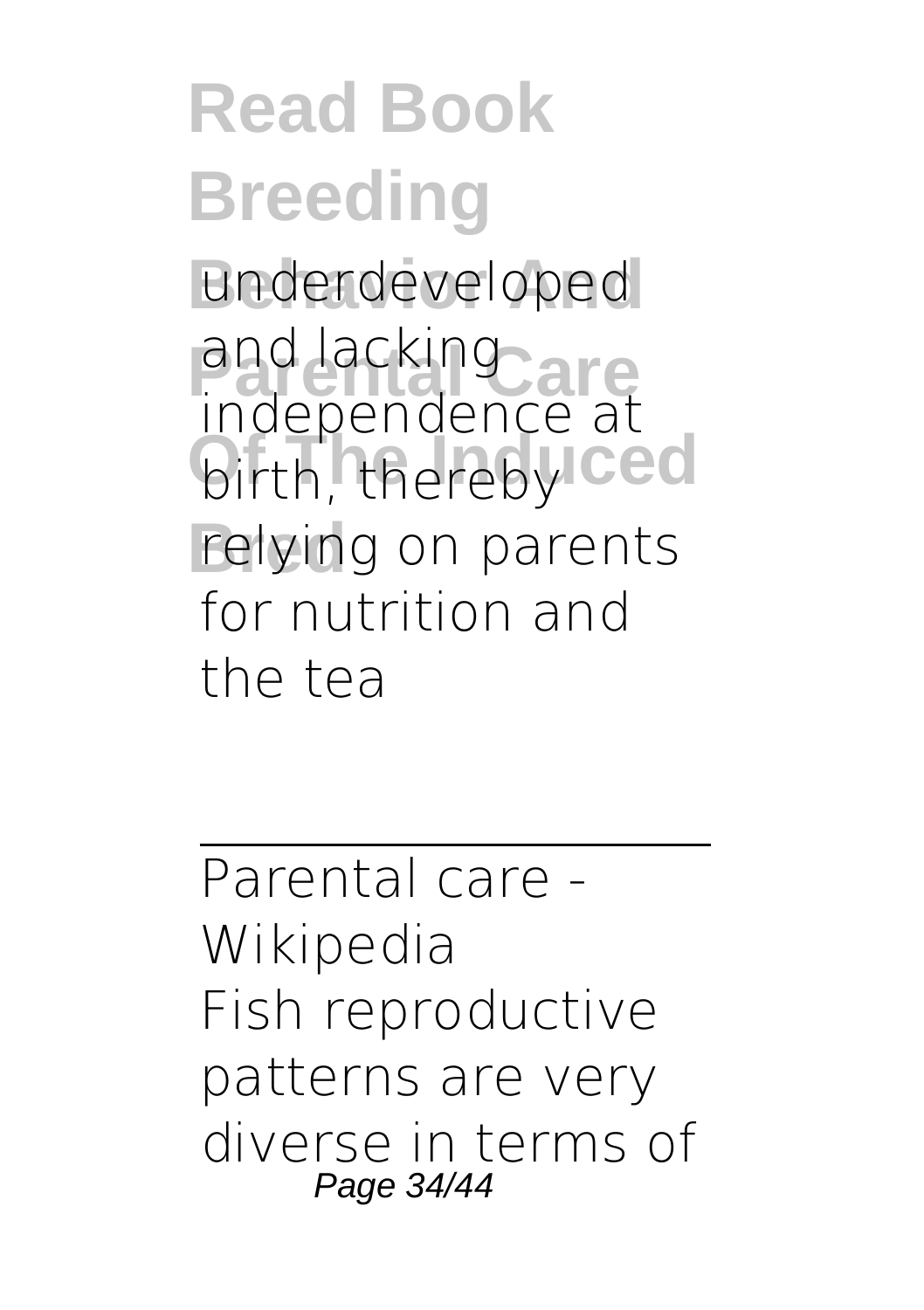**Read Book Breeding breedingsr And** frequency, mating dimorphisms and selection, mate system, sexual choice, spawning site choice, courtship patterns, spawning behaviors and parental care. Here we have compared the breeding behavior of the Page 35/44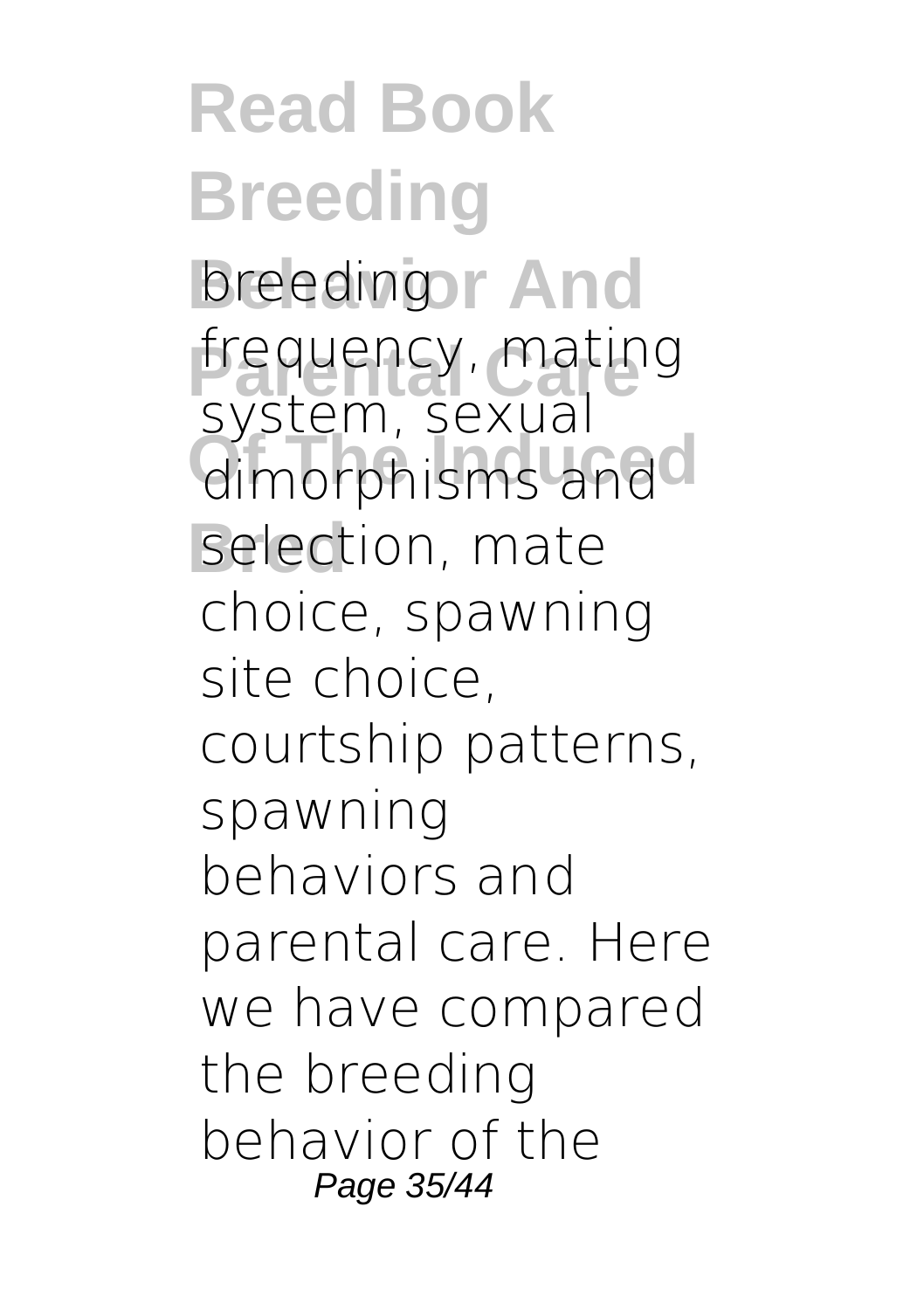**Read Book Breeding** surface-dwelling and cave-dwelling **Characiform A.ced Bred** mexicanus, with morphs of the the goals of documenting the spawning behavior

Breeding behavior in the blind Mexican cavefish Page 36/44

...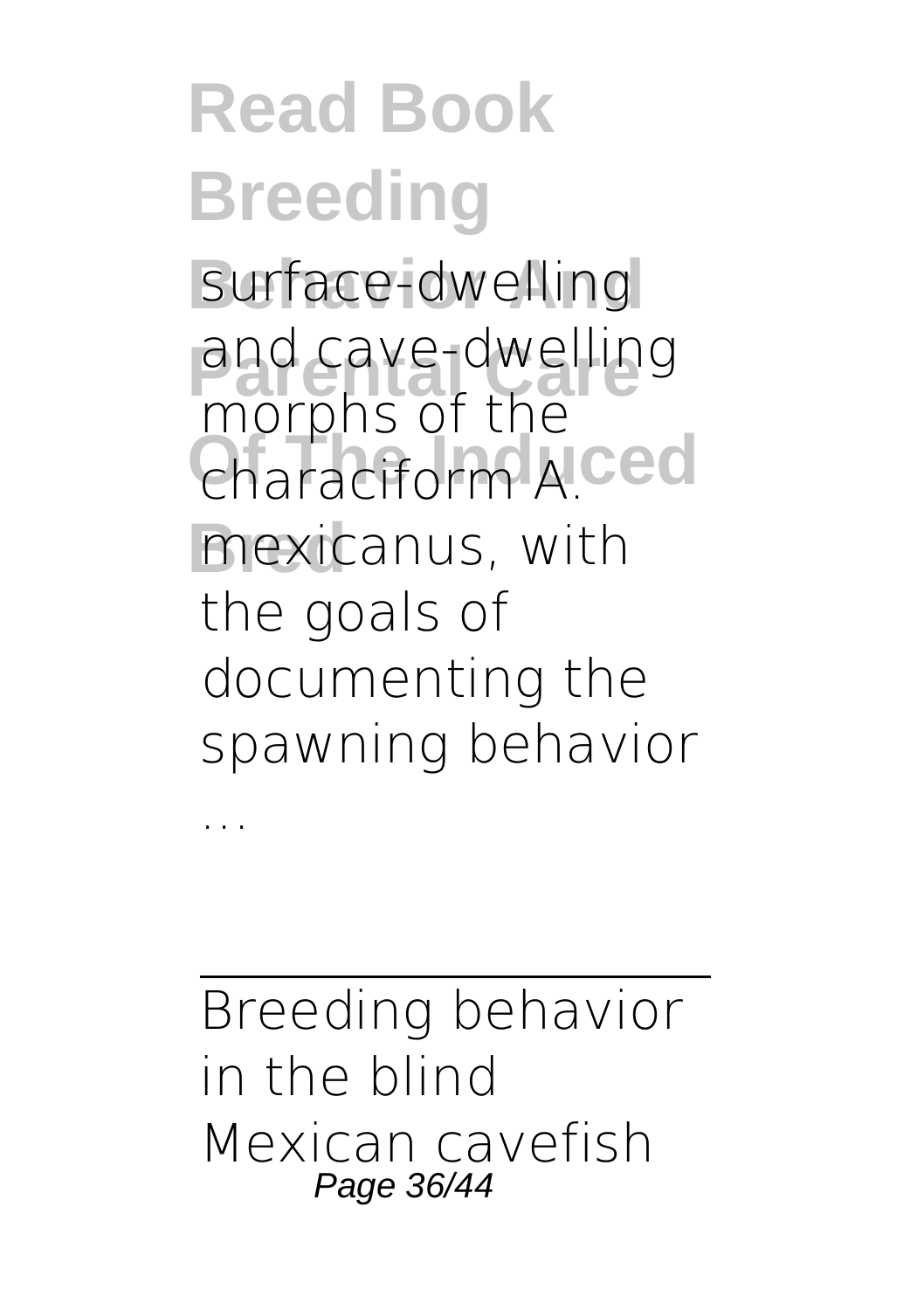**Read Book Breeding** and its ... or And **Breeding-Behavior-**Of-The-Induced-CO **Bred** Bred 2/3 PDF Drive And-Parental-Care-- Search and download PDF files for free. Raising Nemo: Parental Care in the Clown Fish 20 breeding pairs of fish, 10 of which she gave half rations of food, Page 37/44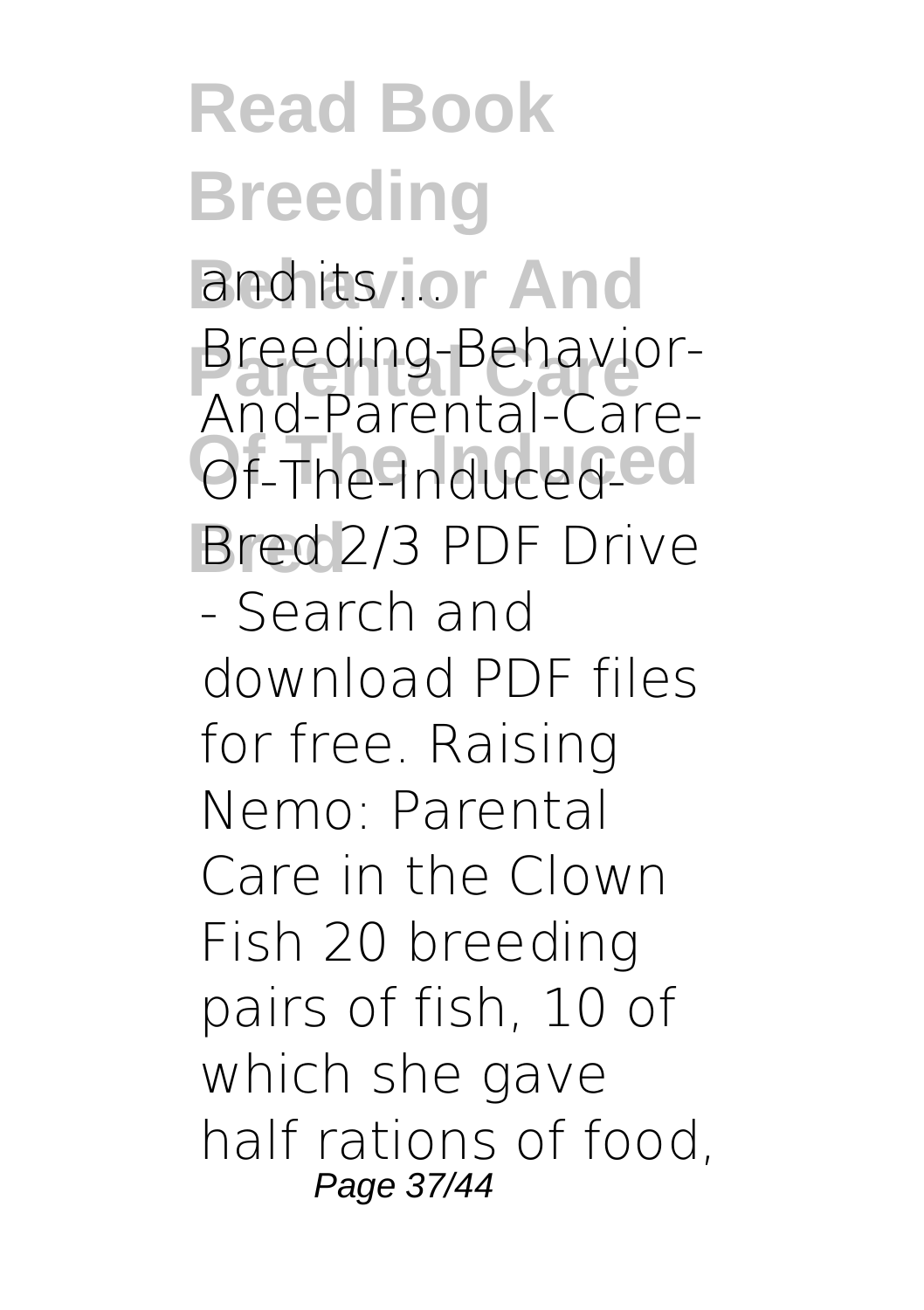**Read Book Breeding** and 10 of which she gave full<br>
rations The experiment ran for **Bix lunar months** rations The

Breeding Behavior And Parental Care Of The Induced Bred As part of a captivebreeding program to restore Page 38/44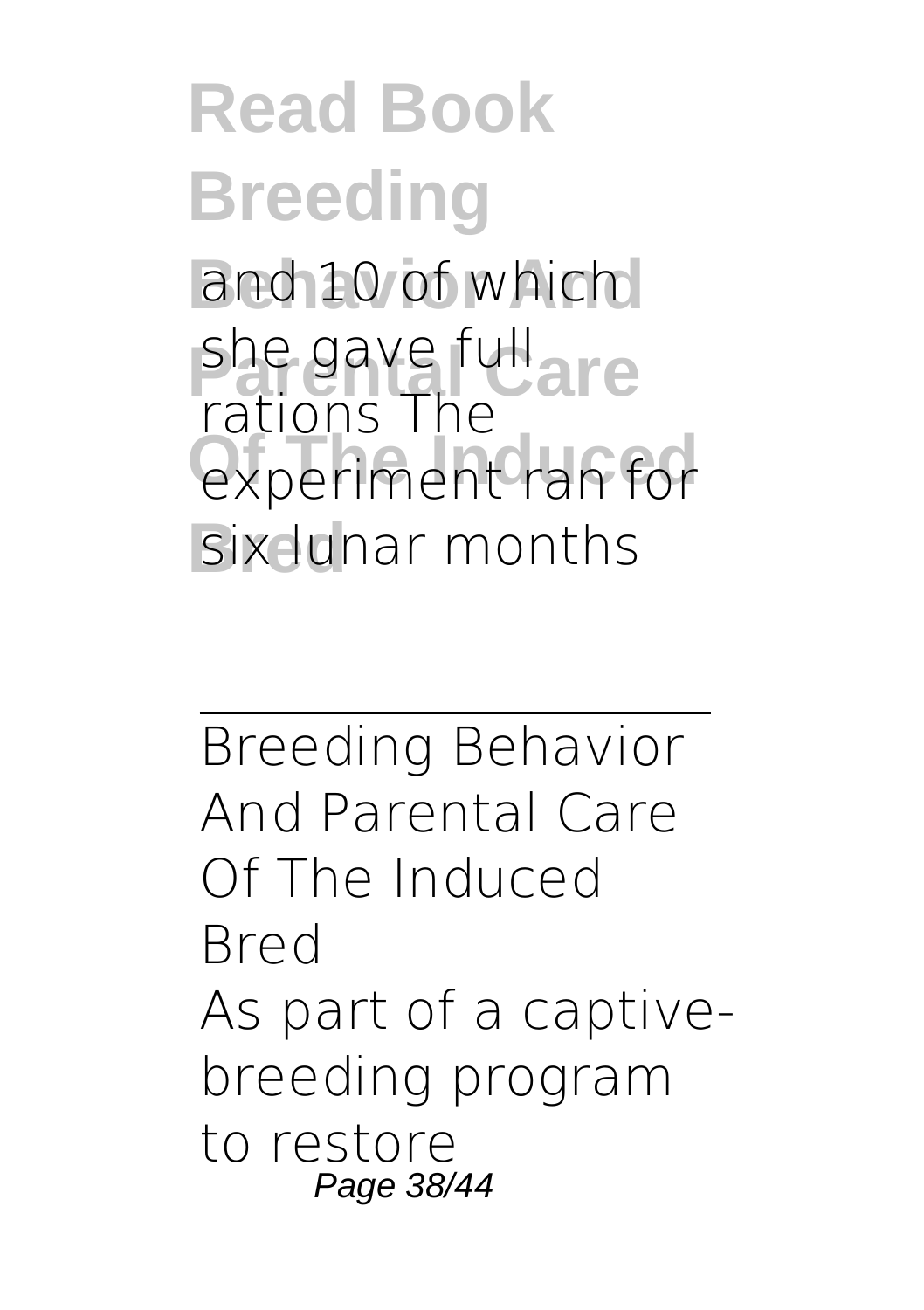**Read Book Breeding** extirpated **And Columbia Basine Of The Induced** (Brachylagus idahoensis) to their pygmy rabbits native habitat in Washington, we documented mating and parental care behavior of these lagomorphs, which was previously unknown. Pygmy Page 39/44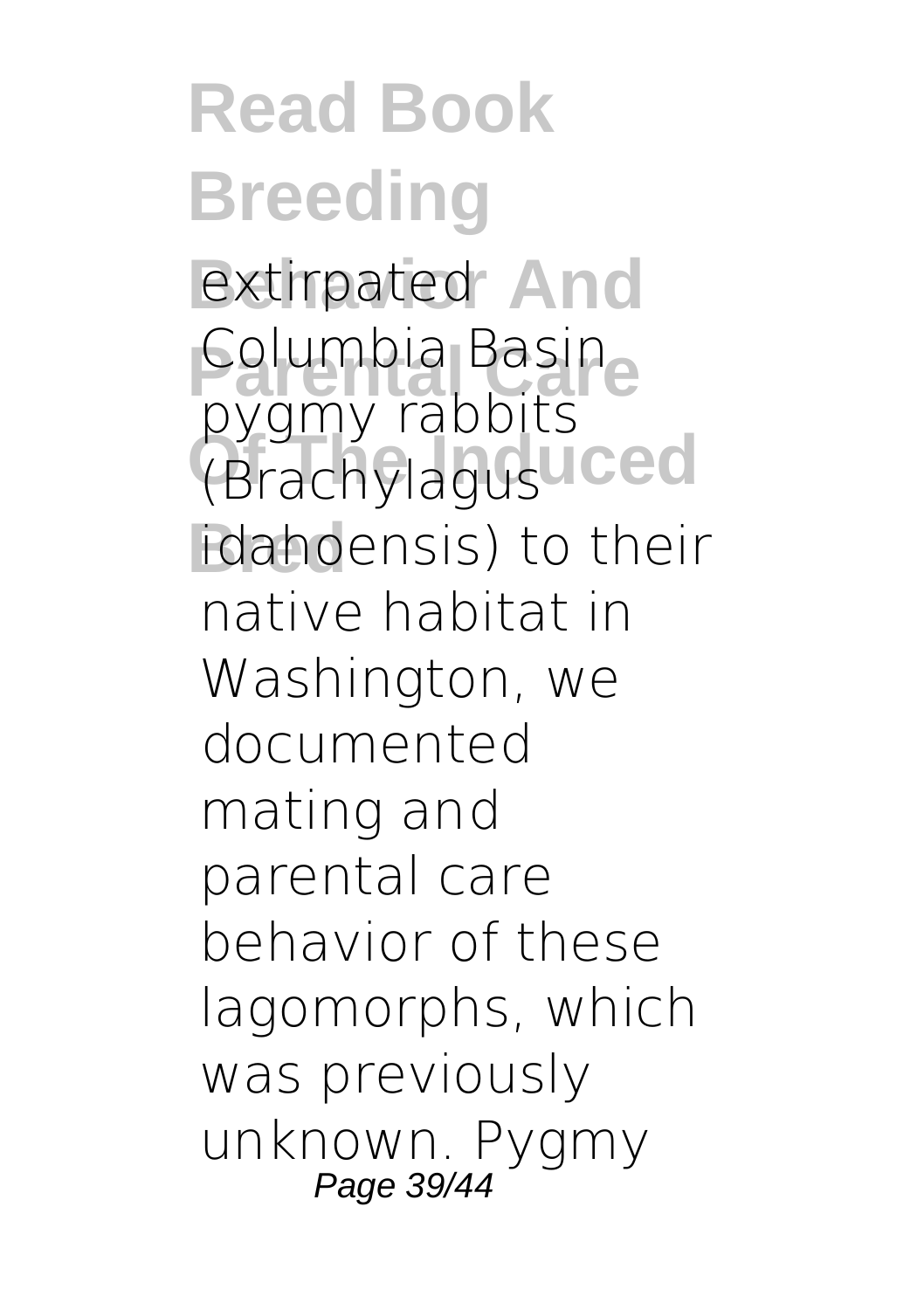**Read Book Breeding** rabbits bred from late February<br>
through early lur and mating<sup>o</sup> uced behavior consisted through early June, of chasing and brief copulations.

Mating and Parental Care in Captive Pygmy Rabbits ... Mating and Page 40/44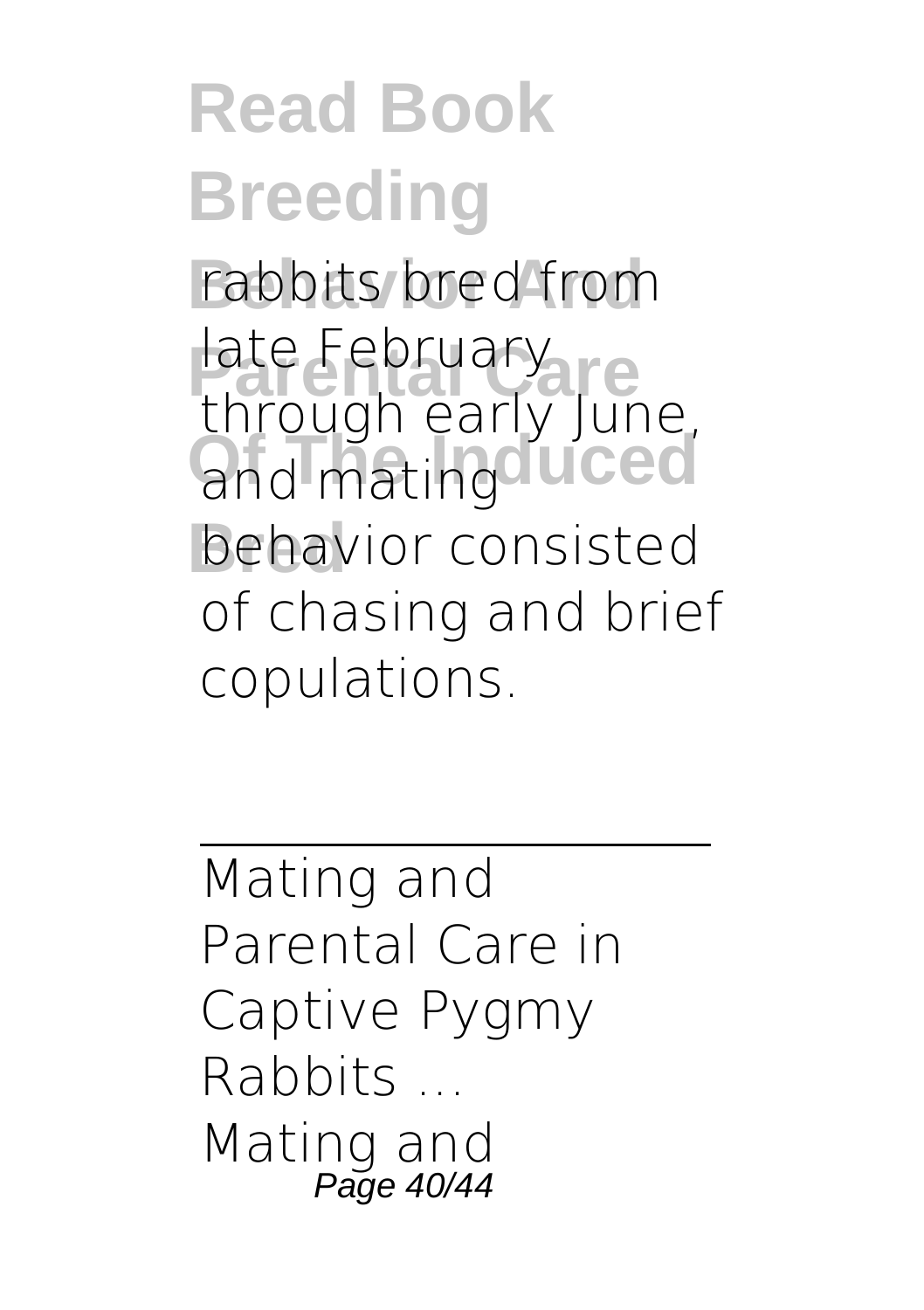**Read Book Breeding** parental care no patterns are<br>change by **evolutionary** uced **Bred** mechanisms, and shaped by in turn, reproductive behavior bears on the course of evolution. Both directions of this feedback loop have received attention in theoretical and Page 41/44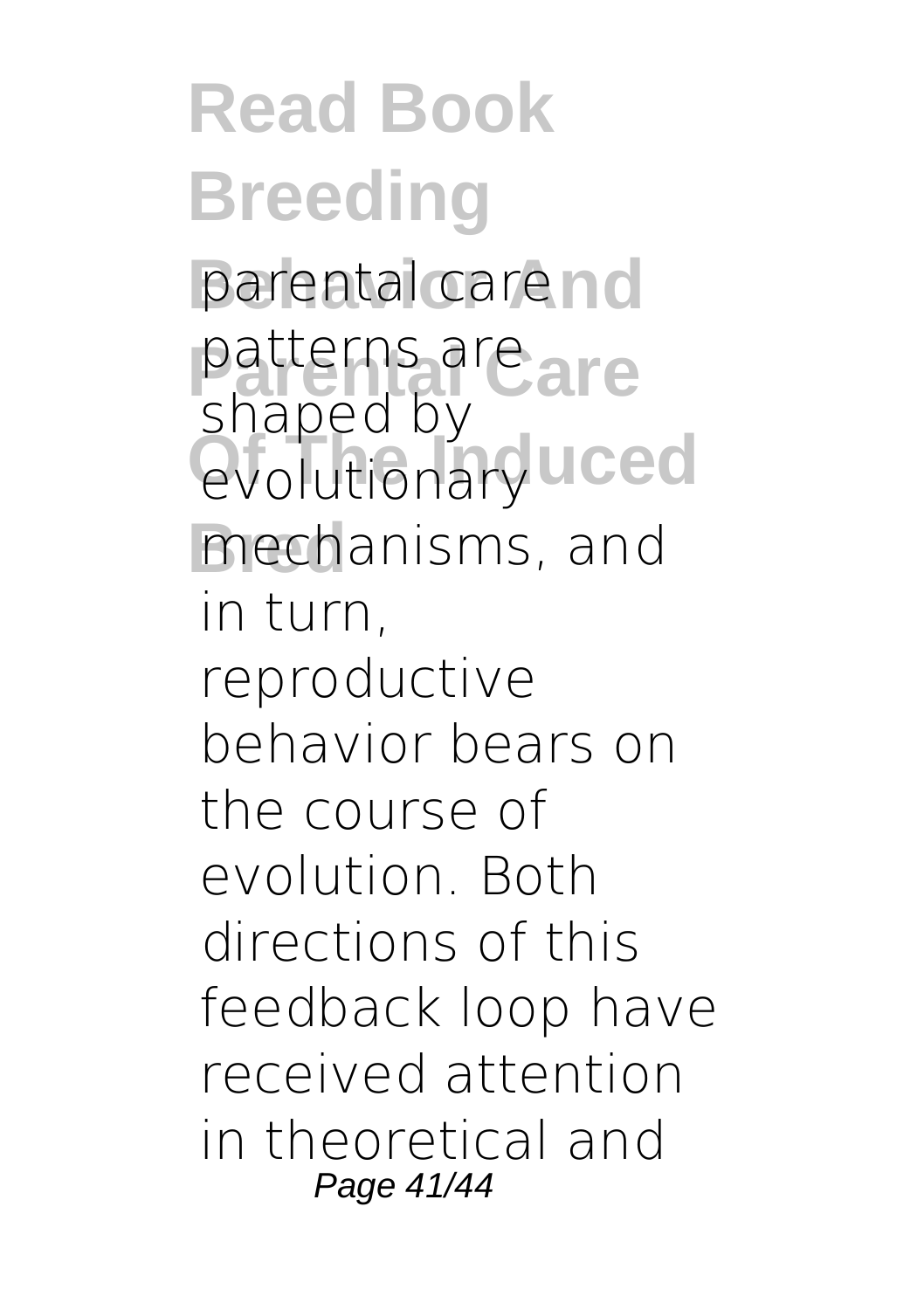# **Read Book Breeding** empirical studies I<sup>te</sup>a<sup>g</sup>ehtal Care **Of The Induced**

**Mating and** Parental Care in Lake Tanganyika's Cichlids Parental investment, in evolutionary biology and evolutionary psychology, is any Page 42/44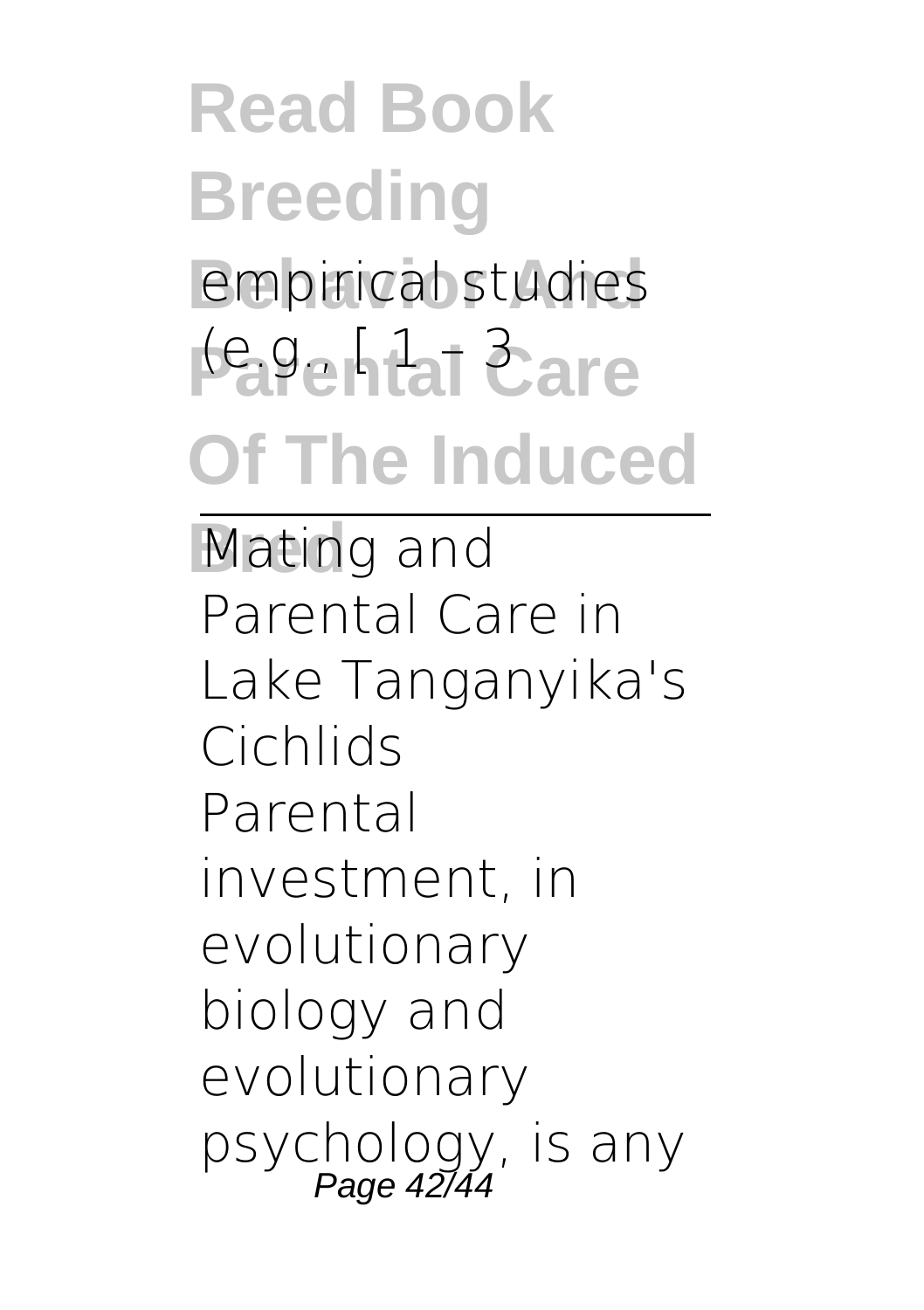**Read Book Breeding** parentalor And expenditure (e.g.<br>time energy resources) that ed benefits offspring. time, energy, Parental investment may be performed by both males and females (biparental care), females alone (exclusive maternal care) or males alone (exclusive Page 43/44